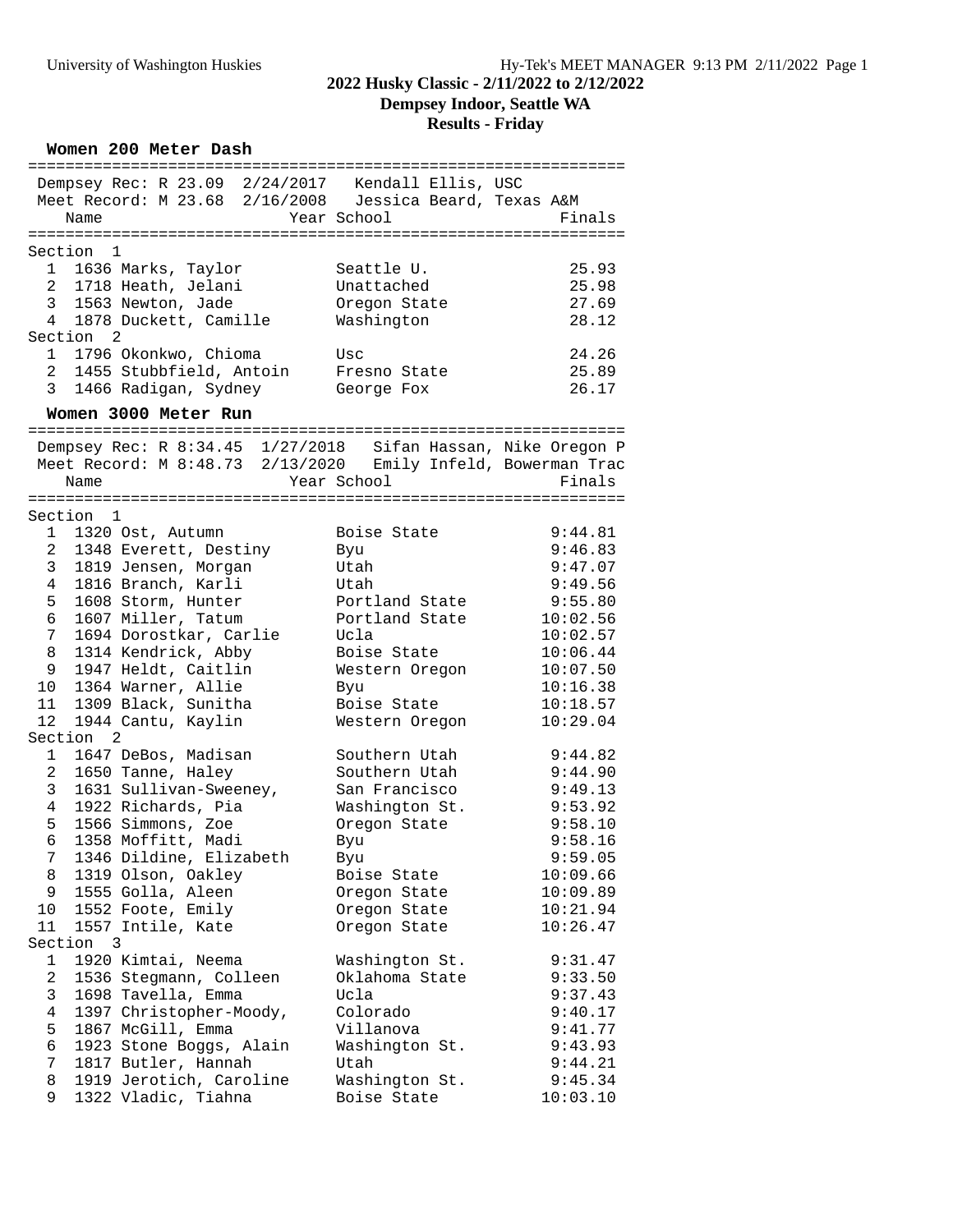### University of Washington Huskies Hy-Tek's MEET MANAGER 9:13 PM 2/11/2022 Page 2 **2022 Husky Classic - 2/11/2022 to 2/12/2022 Dempsey Indoor, Seattle WA Results - Friday**

# **.... Women 3000 Meter Run**<br>10 1550 Downing, Liv

| 10<br>11                |           | 1550 Downing, Liv<br>1565 Peterson, Gabby    | Oregon State<br>Oregon State | 10:12.91<br>10:19.09 |
|-------------------------|-----------|----------------------------------------------|------------------------------|----------------------|
|                         | Section 4 |                                              |                              |                      |
| 1                       |           | 1262 Hawkins, Fiona                          | Adams State                  | 9:31.46              |
| 2                       |           | 1284 Lebrun, Lena                            | Arizona State Un             | 9:33.93              |
| 3                       |           | 1663 Story, Rebecca                          | Stanford                     | 9:37.33              |
| 4                       |           | 1265 O'Connor, Ava                           | Adams State                  | 9:37.86              |
| 5                       |           | 1263 Hykes, Morgan                           | Adams State                  | 9:39.32              |
| 6                       |           | 1312 Griffin, Delaney                        | Boise State                  | 9:39.98              |
| 7                       |           | 1692 Weidler, Brianna                        | UC Davis                     | 9:41.42              |
| 8                       |           | 1264 Lawrence, Nicole                        | Adams State                  | 9:41.64              |
| 9                       |           | 1268 Schoellkopf, Emily                      | Adams State                  | 9:46.64              |
| 10 <sup>°</sup>         |           | 1559 Lookner, Audrey                         | Oregon State                 | 9:48.13              |
| 11                      |           | 1649 Stratton, Aviry                         | Southern Utah                | 9:48.53              |
| 12                      |           | 1317 Marghini, Yasmin                        | Boise State                  | 9:49.06              |
| $- -$                   |           | 1661 Gardiner, Imogen                        | Stanford                     | DNF                  |
|                         | Section 5 |                                              |                              |                      |
| $1 -$                   |           | 1826 Ayers, Kate                             | Uvic Track Club              | 9:25.94              |
| $\overline{a}$          |           | 1528 Demeo, Heidi                            | Oklahoma State               | 9:29.12              |
| 3                       |           | 1380 Archibeck, Erin                         | California                   | 9:31.52              |
| 4                       |           | 1533 Ramirez, Kelsey                         | Oklahoma State               | 9:32.78              |
| 5                       |           | 1554 Geisler, Christina                      | Oregon State                 | 9:33.63              |
| 6                       |           | 1632 Tait, Anna                              | San Francisco                | 9:37.58              |
| 7                       |           |                                              | Roots Running                | 9:42.88              |
| 8                       |           | 1624 Maton, Ashley<br>1625 Bains, Baneet     | San Francisco                |                      |
|                         |           | 1722 Jordan, Danielle                        |                              | 9:47.73              |
| 9                       |           |                                              | Unattached                   | 9:52.79              |
| 10 <sup>°</sup><br>$ -$ |           | 1716 Foerster, Chloe                         | Unattached<br>Utah           | 10:04.52             |
|                         | Section 6 | 1815 Barger, Keelah                          |                              | DNF                  |
| $\mathbf{1}$            |           | 1300 Van Camp, Isabel                        | Arkansas                     | 9:07.89              |
| $\overline{a}$          |           | 1587 Bakker, Veerle                          | Portland                     | 9:11.90              |
| 3                       |           | 1464 Graves, Carmen                          | Garden State                 | 9:12.87              |
| 4                       |           | 1505 O'Neill, Taryn                          | Northern Arizona             | 9:14.99              |
| 5                       |           | 1725 Peters, Kate                            | Unattached                   | 9:17.97              |
| 6                       |           | 1871 Smith, Maggie                           | Villanova                    | 9:21.43              |
| 7                       |           | 1870 Sigfstead, Sadie                        | Villanova                    | 9:27.04              |
| 8                       |           | 1507 Reiss, Annika                           | Northern Arizona             | 9:29.47              |
| 9                       |           | 1864 Helwigh, Anna                           | Villanova                    |                      |
| $10 \,$                 |           | 1508 Stearns, Elise                          | Northern Arizona             | 9:32.81<br>9:42.11   |
| $  \,$                  |           | 1392 Randall, Jennifer                       | Cascadia Elite               | DNF                  |
| --                      |           |                                              | Idaho Afoot                  |                      |
|                         | Section 7 | 1478 Jones, Judi                             |                              | DNF                  |
| 1                       |           | 1712 Constien, Val                           | Unattached                   | 8:52.19              |
| 2                       |           |                                              | Arkansas                     | 8:53.77              |
| 3                       |           | 1293 Gregory, Lauren<br>1606 Camarena, Katie | Portland State               | 8:57.08              |
| 4                       |           | 1551 Fetherstonhaugh, G                      |                              | 9:01.74              |
| 5                       |           |                                              | Oregon State                 |                      |
|                         |           | 1648 Pray, Alison<br>1890 Schadler, Allie    | Southern Utah                | 9:02.46              |
| 6<br>7                  |           |                                              | Washington                   | 9:03.22              |
|                         |           | 1662 Jenks, Lucy                             | Stanford                     | 9:04.29              |
| 8                       |           | 1490 Larkin, Gracelyn                        | New Mexico                   | 9:08.22              |
| 9                       |           | 1562 Mitchell, Kaylee                        | Oregon State                 | 9:11.09              |
| 10                      |           | 1294 Jolly, Logan                            | Arkansas                     | 9:12.88              |
| 11                      |           | 1678 Rainsberger, Katie                      | Team Boss                    | 9:13.48              |
| 12<br>$ -$              |           | 1351 Halladay, Lexy                          | Byu                          | 9:21.92              |
|                         |           | 1307 Bird, Elizabeth                         | Asics/Idaho Afoot            | DNF                  |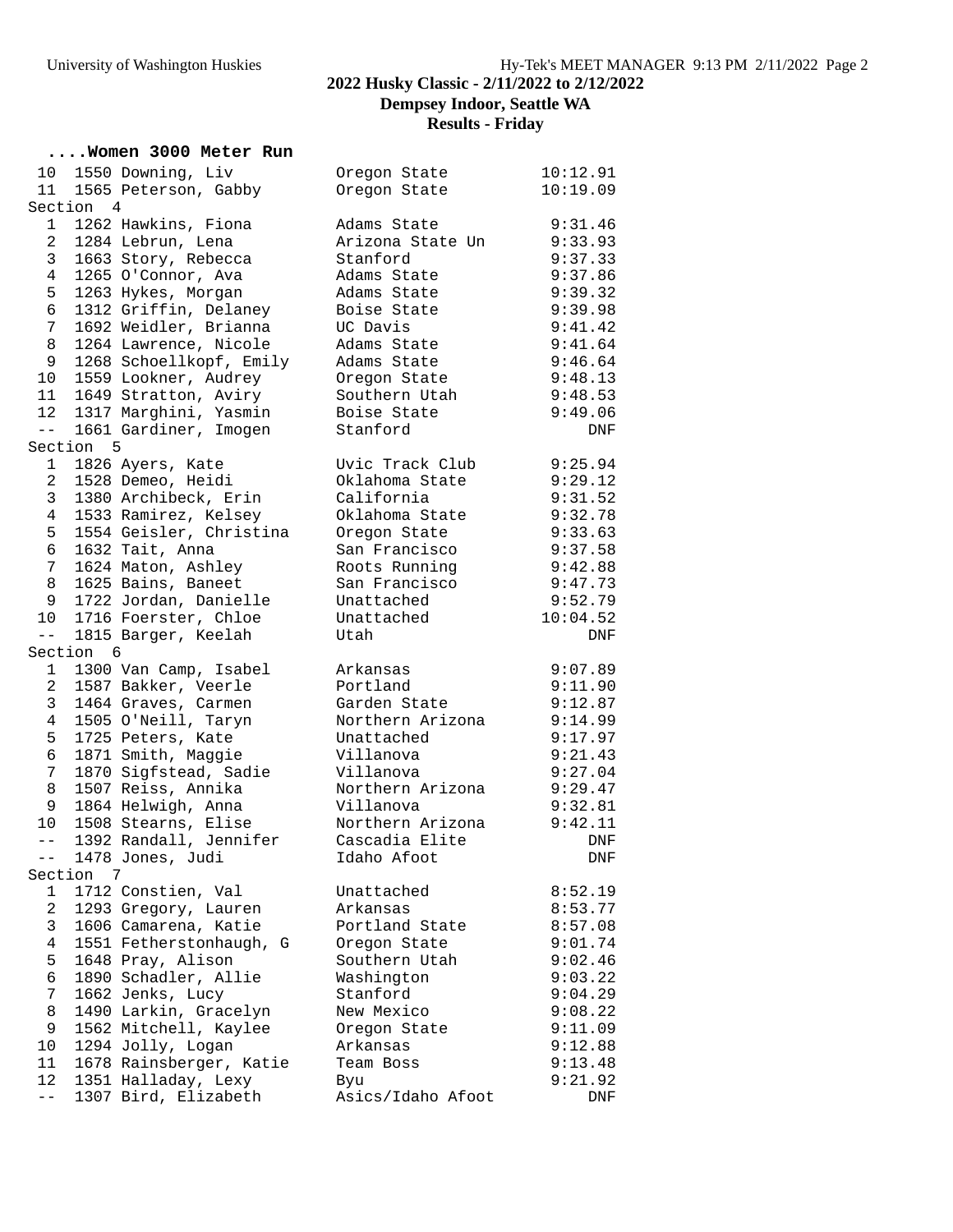# **Dempsey Indoor, Seattle WA**

**Results - Friday**

#### **Women 5000 Meter Run**

| Dempsey Rec: R 15:01.70 2/14/2009 Jenny Barringer, Colorado<br>Meet Record: M 15:01.70 2/14/2009<br>Jenny Barringer, Colorado<br>Year School<br>Finals<br>Name<br>Section 1<br>$\mathbf{1}$<br>1877 David-Smith, Camil<br>Washington<br>16:34.01<br>$\overline{a}$<br>1357 Martin, Anna<br>16:52.10<br>Byu<br>$\mathbf{3}$<br>1689 Barrett, Danielle<br>UC Davis<br>16:59.80<br>1363 Sumsion, Julie<br>4<br>17:01.11<br>Byu<br>5<br>1918 Jelagat, Mevin<br>Washington St.<br>17:01.61<br>6<br>1503 McCaffrey, Jenna<br>Northern Arizona<br>17:01.73<br>1993 Simshauser, Kylie<br>$7\phantom{.}$<br>17:02.05<br>Wyoming<br>8<br>1590 Nielsen, Mie<br>17:02.98<br>Portland<br>9<br>1888 Markezich, Andrea<br>17:09.17<br>Washington<br>17:09.50<br>10 <sup>°</sup><br>1693 Bautista, Alyssa<br>Ucla<br>1995 Whitman, Abigail<br>11<br>Wyoming<br>17:10.36<br>12<br>1359 Morrin, Rachel<br>17:29.33<br>Byu<br>Section <sub>2</sub><br>1321 Parle, Yukino<br>$\mathbf 1$<br>Boise State<br>16:31.22<br>$\overline{a}$<br>1589 Fagan, Claire<br>Portland<br>16:32.08<br>3<br>1366 Weaver, Ana<br>16:33.20<br>Byu<br>1690 Bergmark, Hope<br>UC Davis<br>4<br>16:41.73<br>5<br>1315 LaJocies, Ashley<br>Boise State<br>16:45.03<br>6<br>1355 Johnston, Haley<br>16:46.81<br>Byu<br>1313 Hutton, Sailor<br>7<br>Boise State<br>16:51.23<br>8<br>1470 Danis, Elisabeth<br>16:56.54<br>Gonzaga<br>Mile2Marathon<br>1485 Lee, Kirsten<br>9<br>17:03.22<br>Section 3<br>Cascadia Elite<br>1391 Keyser-Gibson, Ame<br>16:02.44<br>1<br>2<br>1825 Woolnough, Cara<br>16:02.84<br>Utah<br>3<br>1710 Bogina, Kaylee<br>Unattached<br>16:07.60<br>1299 Thorvaldson, Sydne<br>16:07.80<br>4<br>Arkansas<br>5<br>1356 Lee, McKenna<br>16:08.94<br>Byu<br>6<br>1395 Barthell, Kaitlyn<br>Colorado<br>16:10.93<br>7<br>1402 Orie, Gabrielle<br>Colorado<br>16:12.23<br>8<br>1460 Cadeau, Madelynne<br>16:18.09<br>Furman<br>1296 Paternain, Julia<br>9<br>16:21.50<br>Arkansas<br>10<br>1506 Rasmussen, Delaney<br>Northern Arizona<br>16:28.72<br>1261 Althaus, Franziska<br>11<br>Adams State<br>16:33.99<br>12<br>1659 Connolly, Grace<br>Stanford<br>16:35.12<br>1461 Graham, Bethany<br>16:35.98<br>13<br>Furman<br>1627 Jensen, Eve<br>16:40.30<br>14<br>San Francisco<br>1266 Robinson, Precious<br>15<br>Adams State<br>16:41.84<br>1477 Austin, Caroline<br>$--$<br>Idaho Afoot<br>DNF<br>Section<br>$\overline{4}$<br>1679 Verdon, Carrie<br>Team Boulder<br>1<br>15:33.50<br>1398 Covert, Emily<br>2<br>Colorado<br>15:35.40<br>3<br>1630 Smee, Ruby<br>San Francisco<br>15:36.04<br>1687 Smith, Jaci<br>U.S. Air Force<br>4<br>15:37.57<br>5<br>1885 Herberg, Haley<br>Washington<br>15:39.19<br>6<br>1530 Hentemann, Gabby<br>Oklahoma State<br>15:45.44<br>7<br>1823 Venters, Emily<br>Utah<br>15:48.02<br>1491 Mazza-Downie, Amel<br>8<br>15:49.82<br>New Mexico<br>1400 Johnson, India<br>9<br>Colorado<br>15:50.10<br>1492 Upshaw, Aliandrea<br>New Mexico |    |  |  |          |
|--------------------------------------------------------------------------------------------------------------------------------------------------------------------------------------------------------------------------------------------------------------------------------------------------------------------------------------------------------------------------------------------------------------------------------------------------------------------------------------------------------------------------------------------------------------------------------------------------------------------------------------------------------------------------------------------------------------------------------------------------------------------------------------------------------------------------------------------------------------------------------------------------------------------------------------------------------------------------------------------------------------------------------------------------------------------------------------------------------------------------------------------------------------------------------------------------------------------------------------------------------------------------------------------------------------------------------------------------------------------------------------------------------------------------------------------------------------------------------------------------------------------------------------------------------------------------------------------------------------------------------------------------------------------------------------------------------------------------------------------------------------------------------------------------------------------------------------------------------------------------------------------------------------------------------------------------------------------------------------------------------------------------------------------------------------------------------------------------------------------------------------------------------------------------------------------------------------------------------------------------------------------------------------------------------------------------------------------------------------------------------------------------------------------------------------------------------------------------------------------------------------------------------------------------------------------------------------------------------------------------------------------------------------------------------------------------------------------------------------------------------------------------------------------------------------------------------------------------------------------------------------------------------------------------------------------------------|----|--|--|----------|
|                                                                                                                                                                                                                                                                                                                                                                                                                                                                                                                                                                                                                                                                                                                                                                                                                                                                                                                                                                                                                                                                                                                                                                                                                                                                                                                                                                                                                                                                                                                                                                                                                                                                                                                                                                                                                                                                                                                                                                                                                                                                                                                                                                                                                                                                                                                                                                                                                                                                                                                                                                                                                                                                                                                                                                                                                                                                                                                                                        |    |  |  |          |
|                                                                                                                                                                                                                                                                                                                                                                                                                                                                                                                                                                                                                                                                                                                                                                                                                                                                                                                                                                                                                                                                                                                                                                                                                                                                                                                                                                                                                                                                                                                                                                                                                                                                                                                                                                                                                                                                                                                                                                                                                                                                                                                                                                                                                                                                                                                                                                                                                                                                                                                                                                                                                                                                                                                                                                                                                                                                                                                                                        |    |  |  |          |
|                                                                                                                                                                                                                                                                                                                                                                                                                                                                                                                                                                                                                                                                                                                                                                                                                                                                                                                                                                                                                                                                                                                                                                                                                                                                                                                                                                                                                                                                                                                                                                                                                                                                                                                                                                                                                                                                                                                                                                                                                                                                                                                                                                                                                                                                                                                                                                                                                                                                                                                                                                                                                                                                                                                                                                                                                                                                                                                                                        |    |  |  |          |
|                                                                                                                                                                                                                                                                                                                                                                                                                                                                                                                                                                                                                                                                                                                                                                                                                                                                                                                                                                                                                                                                                                                                                                                                                                                                                                                                                                                                                                                                                                                                                                                                                                                                                                                                                                                                                                                                                                                                                                                                                                                                                                                                                                                                                                                                                                                                                                                                                                                                                                                                                                                                                                                                                                                                                                                                                                                                                                                                                        |    |  |  |          |
|                                                                                                                                                                                                                                                                                                                                                                                                                                                                                                                                                                                                                                                                                                                                                                                                                                                                                                                                                                                                                                                                                                                                                                                                                                                                                                                                                                                                                                                                                                                                                                                                                                                                                                                                                                                                                                                                                                                                                                                                                                                                                                                                                                                                                                                                                                                                                                                                                                                                                                                                                                                                                                                                                                                                                                                                                                                                                                                                                        |    |  |  |          |
|                                                                                                                                                                                                                                                                                                                                                                                                                                                                                                                                                                                                                                                                                                                                                                                                                                                                                                                                                                                                                                                                                                                                                                                                                                                                                                                                                                                                                                                                                                                                                                                                                                                                                                                                                                                                                                                                                                                                                                                                                                                                                                                                                                                                                                                                                                                                                                                                                                                                                                                                                                                                                                                                                                                                                                                                                                                                                                                                                        |    |  |  |          |
|                                                                                                                                                                                                                                                                                                                                                                                                                                                                                                                                                                                                                                                                                                                                                                                                                                                                                                                                                                                                                                                                                                                                                                                                                                                                                                                                                                                                                                                                                                                                                                                                                                                                                                                                                                                                                                                                                                                                                                                                                                                                                                                                                                                                                                                                                                                                                                                                                                                                                                                                                                                                                                                                                                                                                                                                                                                                                                                                                        |    |  |  |          |
|                                                                                                                                                                                                                                                                                                                                                                                                                                                                                                                                                                                                                                                                                                                                                                                                                                                                                                                                                                                                                                                                                                                                                                                                                                                                                                                                                                                                                                                                                                                                                                                                                                                                                                                                                                                                                                                                                                                                                                                                                                                                                                                                                                                                                                                                                                                                                                                                                                                                                                                                                                                                                                                                                                                                                                                                                                                                                                                                                        |    |  |  |          |
|                                                                                                                                                                                                                                                                                                                                                                                                                                                                                                                                                                                                                                                                                                                                                                                                                                                                                                                                                                                                                                                                                                                                                                                                                                                                                                                                                                                                                                                                                                                                                                                                                                                                                                                                                                                                                                                                                                                                                                                                                                                                                                                                                                                                                                                                                                                                                                                                                                                                                                                                                                                                                                                                                                                                                                                                                                                                                                                                                        |    |  |  |          |
|                                                                                                                                                                                                                                                                                                                                                                                                                                                                                                                                                                                                                                                                                                                                                                                                                                                                                                                                                                                                                                                                                                                                                                                                                                                                                                                                                                                                                                                                                                                                                                                                                                                                                                                                                                                                                                                                                                                                                                                                                                                                                                                                                                                                                                                                                                                                                                                                                                                                                                                                                                                                                                                                                                                                                                                                                                                                                                                                                        |    |  |  |          |
|                                                                                                                                                                                                                                                                                                                                                                                                                                                                                                                                                                                                                                                                                                                                                                                                                                                                                                                                                                                                                                                                                                                                                                                                                                                                                                                                                                                                                                                                                                                                                                                                                                                                                                                                                                                                                                                                                                                                                                                                                                                                                                                                                                                                                                                                                                                                                                                                                                                                                                                                                                                                                                                                                                                                                                                                                                                                                                                                                        |    |  |  |          |
|                                                                                                                                                                                                                                                                                                                                                                                                                                                                                                                                                                                                                                                                                                                                                                                                                                                                                                                                                                                                                                                                                                                                                                                                                                                                                                                                                                                                                                                                                                                                                                                                                                                                                                                                                                                                                                                                                                                                                                                                                                                                                                                                                                                                                                                                                                                                                                                                                                                                                                                                                                                                                                                                                                                                                                                                                                                                                                                                                        |    |  |  |          |
|                                                                                                                                                                                                                                                                                                                                                                                                                                                                                                                                                                                                                                                                                                                                                                                                                                                                                                                                                                                                                                                                                                                                                                                                                                                                                                                                                                                                                                                                                                                                                                                                                                                                                                                                                                                                                                                                                                                                                                                                                                                                                                                                                                                                                                                                                                                                                                                                                                                                                                                                                                                                                                                                                                                                                                                                                                                                                                                                                        |    |  |  |          |
|                                                                                                                                                                                                                                                                                                                                                                                                                                                                                                                                                                                                                                                                                                                                                                                                                                                                                                                                                                                                                                                                                                                                                                                                                                                                                                                                                                                                                                                                                                                                                                                                                                                                                                                                                                                                                                                                                                                                                                                                                                                                                                                                                                                                                                                                                                                                                                                                                                                                                                                                                                                                                                                                                                                                                                                                                                                                                                                                                        |    |  |  |          |
|                                                                                                                                                                                                                                                                                                                                                                                                                                                                                                                                                                                                                                                                                                                                                                                                                                                                                                                                                                                                                                                                                                                                                                                                                                                                                                                                                                                                                                                                                                                                                                                                                                                                                                                                                                                                                                                                                                                                                                                                                                                                                                                                                                                                                                                                                                                                                                                                                                                                                                                                                                                                                                                                                                                                                                                                                                                                                                                                                        |    |  |  |          |
|                                                                                                                                                                                                                                                                                                                                                                                                                                                                                                                                                                                                                                                                                                                                                                                                                                                                                                                                                                                                                                                                                                                                                                                                                                                                                                                                                                                                                                                                                                                                                                                                                                                                                                                                                                                                                                                                                                                                                                                                                                                                                                                                                                                                                                                                                                                                                                                                                                                                                                                                                                                                                                                                                                                                                                                                                                                                                                                                                        |    |  |  |          |
|                                                                                                                                                                                                                                                                                                                                                                                                                                                                                                                                                                                                                                                                                                                                                                                                                                                                                                                                                                                                                                                                                                                                                                                                                                                                                                                                                                                                                                                                                                                                                                                                                                                                                                                                                                                                                                                                                                                                                                                                                                                                                                                                                                                                                                                                                                                                                                                                                                                                                                                                                                                                                                                                                                                                                                                                                                                                                                                                                        |    |  |  |          |
|                                                                                                                                                                                                                                                                                                                                                                                                                                                                                                                                                                                                                                                                                                                                                                                                                                                                                                                                                                                                                                                                                                                                                                                                                                                                                                                                                                                                                                                                                                                                                                                                                                                                                                                                                                                                                                                                                                                                                                                                                                                                                                                                                                                                                                                                                                                                                                                                                                                                                                                                                                                                                                                                                                                                                                                                                                                                                                                                                        |    |  |  |          |
|                                                                                                                                                                                                                                                                                                                                                                                                                                                                                                                                                                                                                                                                                                                                                                                                                                                                                                                                                                                                                                                                                                                                                                                                                                                                                                                                                                                                                                                                                                                                                                                                                                                                                                                                                                                                                                                                                                                                                                                                                                                                                                                                                                                                                                                                                                                                                                                                                                                                                                                                                                                                                                                                                                                                                                                                                                                                                                                                                        |    |  |  |          |
|                                                                                                                                                                                                                                                                                                                                                                                                                                                                                                                                                                                                                                                                                                                                                                                                                                                                                                                                                                                                                                                                                                                                                                                                                                                                                                                                                                                                                                                                                                                                                                                                                                                                                                                                                                                                                                                                                                                                                                                                                                                                                                                                                                                                                                                                                                                                                                                                                                                                                                                                                                                                                                                                                                                                                                                                                                                                                                                                                        |    |  |  |          |
|                                                                                                                                                                                                                                                                                                                                                                                                                                                                                                                                                                                                                                                                                                                                                                                                                                                                                                                                                                                                                                                                                                                                                                                                                                                                                                                                                                                                                                                                                                                                                                                                                                                                                                                                                                                                                                                                                                                                                                                                                                                                                                                                                                                                                                                                                                                                                                                                                                                                                                                                                                                                                                                                                                                                                                                                                                                                                                                                                        |    |  |  |          |
|                                                                                                                                                                                                                                                                                                                                                                                                                                                                                                                                                                                                                                                                                                                                                                                                                                                                                                                                                                                                                                                                                                                                                                                                                                                                                                                                                                                                                                                                                                                                                                                                                                                                                                                                                                                                                                                                                                                                                                                                                                                                                                                                                                                                                                                                                                                                                                                                                                                                                                                                                                                                                                                                                                                                                                                                                                                                                                                                                        |    |  |  |          |
|                                                                                                                                                                                                                                                                                                                                                                                                                                                                                                                                                                                                                                                                                                                                                                                                                                                                                                                                                                                                                                                                                                                                                                                                                                                                                                                                                                                                                                                                                                                                                                                                                                                                                                                                                                                                                                                                                                                                                                                                                                                                                                                                                                                                                                                                                                                                                                                                                                                                                                                                                                                                                                                                                                                                                                                                                                                                                                                                                        |    |  |  |          |
|                                                                                                                                                                                                                                                                                                                                                                                                                                                                                                                                                                                                                                                                                                                                                                                                                                                                                                                                                                                                                                                                                                                                                                                                                                                                                                                                                                                                                                                                                                                                                                                                                                                                                                                                                                                                                                                                                                                                                                                                                                                                                                                                                                                                                                                                                                                                                                                                                                                                                                                                                                                                                                                                                                                                                                                                                                                                                                                                                        |    |  |  |          |
|                                                                                                                                                                                                                                                                                                                                                                                                                                                                                                                                                                                                                                                                                                                                                                                                                                                                                                                                                                                                                                                                                                                                                                                                                                                                                                                                                                                                                                                                                                                                                                                                                                                                                                                                                                                                                                                                                                                                                                                                                                                                                                                                                                                                                                                                                                                                                                                                                                                                                                                                                                                                                                                                                                                                                                                                                                                                                                                                                        |    |  |  |          |
|                                                                                                                                                                                                                                                                                                                                                                                                                                                                                                                                                                                                                                                                                                                                                                                                                                                                                                                                                                                                                                                                                                                                                                                                                                                                                                                                                                                                                                                                                                                                                                                                                                                                                                                                                                                                                                                                                                                                                                                                                                                                                                                                                                                                                                                                                                                                                                                                                                                                                                                                                                                                                                                                                                                                                                                                                                                                                                                                                        |    |  |  |          |
|                                                                                                                                                                                                                                                                                                                                                                                                                                                                                                                                                                                                                                                                                                                                                                                                                                                                                                                                                                                                                                                                                                                                                                                                                                                                                                                                                                                                                                                                                                                                                                                                                                                                                                                                                                                                                                                                                                                                                                                                                                                                                                                                                                                                                                                                                                                                                                                                                                                                                                                                                                                                                                                                                                                                                                                                                                                                                                                                                        |    |  |  |          |
|                                                                                                                                                                                                                                                                                                                                                                                                                                                                                                                                                                                                                                                                                                                                                                                                                                                                                                                                                                                                                                                                                                                                                                                                                                                                                                                                                                                                                                                                                                                                                                                                                                                                                                                                                                                                                                                                                                                                                                                                                                                                                                                                                                                                                                                                                                                                                                                                                                                                                                                                                                                                                                                                                                                                                                                                                                                                                                                                                        |    |  |  |          |
|                                                                                                                                                                                                                                                                                                                                                                                                                                                                                                                                                                                                                                                                                                                                                                                                                                                                                                                                                                                                                                                                                                                                                                                                                                                                                                                                                                                                                                                                                                                                                                                                                                                                                                                                                                                                                                                                                                                                                                                                                                                                                                                                                                                                                                                                                                                                                                                                                                                                                                                                                                                                                                                                                                                                                                                                                                                                                                                                                        |    |  |  |          |
|                                                                                                                                                                                                                                                                                                                                                                                                                                                                                                                                                                                                                                                                                                                                                                                                                                                                                                                                                                                                                                                                                                                                                                                                                                                                                                                                                                                                                                                                                                                                                                                                                                                                                                                                                                                                                                                                                                                                                                                                                                                                                                                                                                                                                                                                                                                                                                                                                                                                                                                                                                                                                                                                                                                                                                                                                                                                                                                                                        |    |  |  |          |
|                                                                                                                                                                                                                                                                                                                                                                                                                                                                                                                                                                                                                                                                                                                                                                                                                                                                                                                                                                                                                                                                                                                                                                                                                                                                                                                                                                                                                                                                                                                                                                                                                                                                                                                                                                                                                                                                                                                                                                                                                                                                                                                                                                                                                                                                                                                                                                                                                                                                                                                                                                                                                                                                                                                                                                                                                                                                                                                                                        |    |  |  |          |
|                                                                                                                                                                                                                                                                                                                                                                                                                                                                                                                                                                                                                                                                                                                                                                                                                                                                                                                                                                                                                                                                                                                                                                                                                                                                                                                                                                                                                                                                                                                                                                                                                                                                                                                                                                                                                                                                                                                                                                                                                                                                                                                                                                                                                                                                                                                                                                                                                                                                                                                                                                                                                                                                                                                                                                                                                                                                                                                                                        |    |  |  |          |
|                                                                                                                                                                                                                                                                                                                                                                                                                                                                                                                                                                                                                                                                                                                                                                                                                                                                                                                                                                                                                                                                                                                                                                                                                                                                                                                                                                                                                                                                                                                                                                                                                                                                                                                                                                                                                                                                                                                                                                                                                                                                                                                                                                                                                                                                                                                                                                                                                                                                                                                                                                                                                                                                                                                                                                                                                                                                                                                                                        |    |  |  |          |
|                                                                                                                                                                                                                                                                                                                                                                                                                                                                                                                                                                                                                                                                                                                                                                                                                                                                                                                                                                                                                                                                                                                                                                                                                                                                                                                                                                                                                                                                                                                                                                                                                                                                                                                                                                                                                                                                                                                                                                                                                                                                                                                                                                                                                                                                                                                                                                                                                                                                                                                                                                                                                                                                                                                                                                                                                                                                                                                                                        |    |  |  |          |
|                                                                                                                                                                                                                                                                                                                                                                                                                                                                                                                                                                                                                                                                                                                                                                                                                                                                                                                                                                                                                                                                                                                                                                                                                                                                                                                                                                                                                                                                                                                                                                                                                                                                                                                                                                                                                                                                                                                                                                                                                                                                                                                                                                                                                                                                                                                                                                                                                                                                                                                                                                                                                                                                                                                                                                                                                                                                                                                                                        |    |  |  |          |
|                                                                                                                                                                                                                                                                                                                                                                                                                                                                                                                                                                                                                                                                                                                                                                                                                                                                                                                                                                                                                                                                                                                                                                                                                                                                                                                                                                                                                                                                                                                                                                                                                                                                                                                                                                                                                                                                                                                                                                                                                                                                                                                                                                                                                                                                                                                                                                                                                                                                                                                                                                                                                                                                                                                                                                                                                                                                                                                                                        |    |  |  |          |
|                                                                                                                                                                                                                                                                                                                                                                                                                                                                                                                                                                                                                                                                                                                                                                                                                                                                                                                                                                                                                                                                                                                                                                                                                                                                                                                                                                                                                                                                                                                                                                                                                                                                                                                                                                                                                                                                                                                                                                                                                                                                                                                                                                                                                                                                                                                                                                                                                                                                                                                                                                                                                                                                                                                                                                                                                                                                                                                                                        |    |  |  |          |
|                                                                                                                                                                                                                                                                                                                                                                                                                                                                                                                                                                                                                                                                                                                                                                                                                                                                                                                                                                                                                                                                                                                                                                                                                                                                                                                                                                                                                                                                                                                                                                                                                                                                                                                                                                                                                                                                                                                                                                                                                                                                                                                                                                                                                                                                                                                                                                                                                                                                                                                                                                                                                                                                                                                                                                                                                                                                                                                                                        |    |  |  |          |
|                                                                                                                                                                                                                                                                                                                                                                                                                                                                                                                                                                                                                                                                                                                                                                                                                                                                                                                                                                                                                                                                                                                                                                                                                                                                                                                                                                                                                                                                                                                                                                                                                                                                                                                                                                                                                                                                                                                                                                                                                                                                                                                                                                                                                                                                                                                                                                                                                                                                                                                                                                                                                                                                                                                                                                                                                                                                                                                                                        |    |  |  |          |
|                                                                                                                                                                                                                                                                                                                                                                                                                                                                                                                                                                                                                                                                                                                                                                                                                                                                                                                                                                                                                                                                                                                                                                                                                                                                                                                                                                                                                                                                                                                                                                                                                                                                                                                                                                                                                                                                                                                                                                                                                                                                                                                                                                                                                                                                                                                                                                                                                                                                                                                                                                                                                                                                                                                                                                                                                                                                                                                                                        |    |  |  |          |
|                                                                                                                                                                                                                                                                                                                                                                                                                                                                                                                                                                                                                                                                                                                                                                                                                                                                                                                                                                                                                                                                                                                                                                                                                                                                                                                                                                                                                                                                                                                                                                                                                                                                                                                                                                                                                                                                                                                                                                                                                                                                                                                                                                                                                                                                                                                                                                                                                                                                                                                                                                                                                                                                                                                                                                                                                                                                                                                                                        |    |  |  |          |
|                                                                                                                                                                                                                                                                                                                                                                                                                                                                                                                                                                                                                                                                                                                                                                                                                                                                                                                                                                                                                                                                                                                                                                                                                                                                                                                                                                                                                                                                                                                                                                                                                                                                                                                                                                                                                                                                                                                                                                                                                                                                                                                                                                                                                                                                                                                                                                                                                                                                                                                                                                                                                                                                                                                                                                                                                                                                                                                                                        |    |  |  |          |
|                                                                                                                                                                                                                                                                                                                                                                                                                                                                                                                                                                                                                                                                                                                                                                                                                                                                                                                                                                                                                                                                                                                                                                                                                                                                                                                                                                                                                                                                                                                                                                                                                                                                                                                                                                                                                                                                                                                                                                                                                                                                                                                                                                                                                                                                                                                                                                                                                                                                                                                                                                                                                                                                                                                                                                                                                                                                                                                                                        |    |  |  |          |
|                                                                                                                                                                                                                                                                                                                                                                                                                                                                                                                                                                                                                                                                                                                                                                                                                                                                                                                                                                                                                                                                                                                                                                                                                                                                                                                                                                                                                                                                                                                                                                                                                                                                                                                                                                                                                                                                                                                                                                                                                                                                                                                                                                                                                                                                                                                                                                                                                                                                                                                                                                                                                                                                                                                                                                                                                                                                                                                                                        |    |  |  |          |
|                                                                                                                                                                                                                                                                                                                                                                                                                                                                                                                                                                                                                                                                                                                                                                                                                                                                                                                                                                                                                                                                                                                                                                                                                                                                                                                                                                                                                                                                                                                                                                                                                                                                                                                                                                                                                                                                                                                                                                                                                                                                                                                                                                                                                                                                                                                                                                                                                                                                                                                                                                                                                                                                                                                                                                                                                                                                                                                                                        |    |  |  |          |
|                                                                                                                                                                                                                                                                                                                                                                                                                                                                                                                                                                                                                                                                                                                                                                                                                                                                                                                                                                                                                                                                                                                                                                                                                                                                                                                                                                                                                                                                                                                                                                                                                                                                                                                                                                                                                                                                                                                                                                                                                                                                                                                                                                                                                                                                                                                                                                                                                                                                                                                                                                                                                                                                                                                                                                                                                                                                                                                                                        |    |  |  |          |
|                                                                                                                                                                                                                                                                                                                                                                                                                                                                                                                                                                                                                                                                                                                                                                                                                                                                                                                                                                                                                                                                                                                                                                                                                                                                                                                                                                                                                                                                                                                                                                                                                                                                                                                                                                                                                                                                                                                                                                                                                                                                                                                                                                                                                                                                                                                                                                                                                                                                                                                                                                                                                                                                                                                                                                                                                                                                                                                                                        |    |  |  |          |
|                                                                                                                                                                                                                                                                                                                                                                                                                                                                                                                                                                                                                                                                                                                                                                                                                                                                                                                                                                                                                                                                                                                                                                                                                                                                                                                                                                                                                                                                                                                                                                                                                                                                                                                                                                                                                                                                                                                                                                                                                                                                                                                                                                                                                                                                                                                                                                                                                                                                                                                                                                                                                                                                                                                                                                                                                                                                                                                                                        |    |  |  |          |
|                                                                                                                                                                                                                                                                                                                                                                                                                                                                                                                                                                                                                                                                                                                                                                                                                                                                                                                                                                                                                                                                                                                                                                                                                                                                                                                                                                                                                                                                                                                                                                                                                                                                                                                                                                                                                                                                                                                                                                                                                                                                                                                                                                                                                                                                                                                                                                                                                                                                                                                                                                                                                                                                                                                                                                                                                                                                                                                                                        |    |  |  |          |
|                                                                                                                                                                                                                                                                                                                                                                                                                                                                                                                                                                                                                                                                                                                                                                                                                                                                                                                                                                                                                                                                                                                                                                                                                                                                                                                                                                                                                                                                                                                                                                                                                                                                                                                                                                                                                                                                                                                                                                                                                                                                                                                                                                                                                                                                                                                                                                                                                                                                                                                                                                                                                                                                                                                                                                                                                                                                                                                                                        |    |  |  |          |
|                                                                                                                                                                                                                                                                                                                                                                                                                                                                                                                                                                                                                                                                                                                                                                                                                                                                                                                                                                                                                                                                                                                                                                                                                                                                                                                                                                                                                                                                                                                                                                                                                                                                                                                                                                                                                                                                                                                                                                                                                                                                                                                                                                                                                                                                                                                                                                                                                                                                                                                                                                                                                                                                                                                                                                                                                                                                                                                                                        |    |  |  |          |
|                                                                                                                                                                                                                                                                                                                                                                                                                                                                                                                                                                                                                                                                                                                                                                                                                                                                                                                                                                                                                                                                                                                                                                                                                                                                                                                                                                                                                                                                                                                                                                                                                                                                                                                                                                                                                                                                                                                                                                                                                                                                                                                                                                                                                                                                                                                                                                                                                                                                                                                                                                                                                                                                                                                                                                                                                                                                                                                                                        |    |  |  |          |
|                                                                                                                                                                                                                                                                                                                                                                                                                                                                                                                                                                                                                                                                                                                                                                                                                                                                                                                                                                                                                                                                                                                                                                                                                                                                                                                                                                                                                                                                                                                                                                                                                                                                                                                                                                                                                                                                                                                                                                                                                                                                                                                                                                                                                                                                                                                                                                                                                                                                                                                                                                                                                                                                                                                                                                                                                                                                                                                                                        |    |  |  |          |
|                                                                                                                                                                                                                                                                                                                                                                                                                                                                                                                                                                                                                                                                                                                                                                                                                                                                                                                                                                                                                                                                                                                                                                                                                                                                                                                                                                                                                                                                                                                                                                                                                                                                                                                                                                                                                                                                                                                                                                                                                                                                                                                                                                                                                                                                                                                                                                                                                                                                                                                                                                                                                                                                                                                                                                                                                                                                                                                                                        |    |  |  |          |
|                                                                                                                                                                                                                                                                                                                                                                                                                                                                                                                                                                                                                                                                                                                                                                                                                                                                                                                                                                                                                                                                                                                                                                                                                                                                                                                                                                                                                                                                                                                                                                                                                                                                                                                                                                                                                                                                                                                                                                                                                                                                                                                                                                                                                                                                                                                                                                                                                                                                                                                                                                                                                                                                                                                                                                                                                                                                                                                                                        |    |  |  |          |
|                                                                                                                                                                                                                                                                                                                                                                                                                                                                                                                                                                                                                                                                                                                                                                                                                                                                                                                                                                                                                                                                                                                                                                                                                                                                                                                                                                                                                                                                                                                                                                                                                                                                                                                                                                                                                                                                                                                                                                                                                                                                                                                                                                                                                                                                                                                                                                                                                                                                                                                                                                                                                                                                                                                                                                                                                                                                                                                                                        |    |  |  |          |
|                                                                                                                                                                                                                                                                                                                                                                                                                                                                                                                                                                                                                                                                                                                                                                                                                                                                                                                                                                                                                                                                                                                                                                                                                                                                                                                                                                                                                                                                                                                                                                                                                                                                                                                                                                                                                                                                                                                                                                                                                                                                                                                                                                                                                                                                                                                                                                                                                                                                                                                                                                                                                                                                                                                                                                                                                                                                                                                                                        | 10 |  |  | 15:54.82 |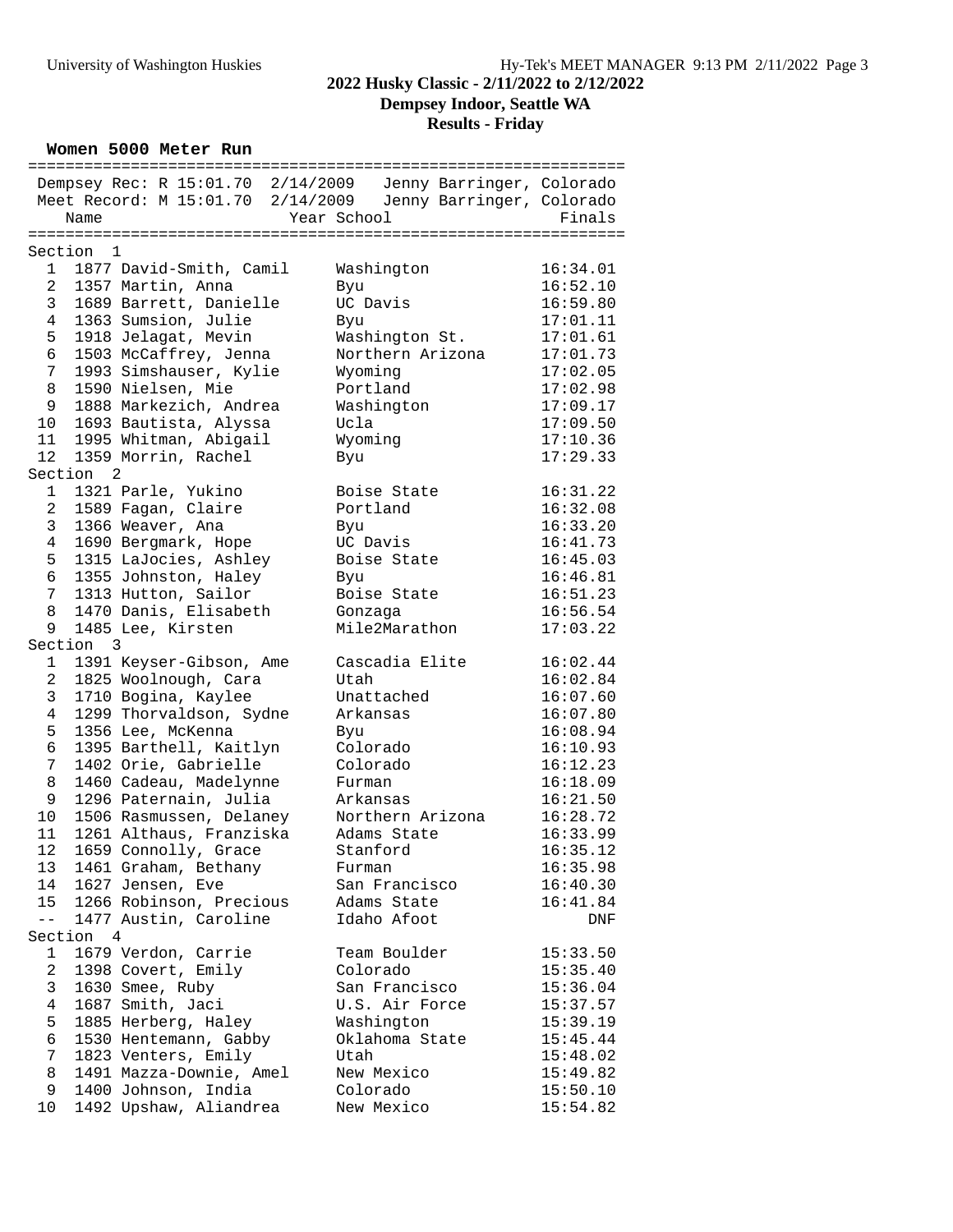**Dempsey Indoor, Seattle WA**

# **Results - Friday**

#### **....Women 5000 Meter Run**

| 11 1267 Robles, Brianna | Adams State | 16:03.76   |
|-------------------------|-------------|------------|
| 12 1938 Hatch, Billie   | Weber State | 16:03.84   |
| 13 1868 Olivere, Lydia  | Villanova   | 16:35.20   |
| 14 1937 Allen, Summer   | Weber State | 16:41.08   |
| -- 1479 Rizzo, Meredith | Idaho Afoot | <b>DNF</b> |

### **Women 60 Meter Hurdles**

|                 |                |                           | Dempsey Rec: R 7.93 3/4/2006 Virginia Powell, USC           |         |
|-----------------|----------------|---------------------------|-------------------------------------------------------------|---------|
|                 |                |                           | Meet Record: M 8.06 2/16/2008 Angela Whyte, Stellar Athleti |         |
|                 | Name           |                           | Year School                                                 | Prelims |
|                 | ============== |                           |                                                             |         |
|                 |                | Heat 1 Preliminaries      |                                                             |         |
|                 |                | 1 1619 Daniel, Harley     | Resolute Track Club                                         | 8.81    |
|                 |                | 2 1963 Dawkins, Aliyah    | Western Washington                                          | 9.14    |
| 3 <sup>7</sup>  |                | 1417 Hempstead, Felicit   | Eastern Washington 9.31                                     |         |
| $4\overline{ }$ |                | 1444 Bins, Kaja           | Fresno State                                                | 9.48    |
|                 |                | 5 1563 Newton, Jade       | Oregon State                                                | 9.52    |
|                 |                | Heat 2 Preliminaries      |                                                             |         |
|                 |                | 1 1794 McGlaston, Mecca   | Usc                                                         | 8.25q   |
| $\mathbf{2}$    |                | 1790 Jones, Jasmine       | Usc                                                         | 8.34q   |
| 3 <sup>7</sup>  |                | 1879 Eikeng, Ida          | Washington                                                  | 8.53q   |
|                 |                | 4 1728 Smart, Sian        | Unattached                                                  | 9.11    |
|                 |                | Heat 3 Preliminaries      |                                                             |         |
| 1               |                | 1798 Smith, Jalaysiya     | Usc                                                         | 8.45q   |
| $\overline{2}$  |                | 1892 Wilson, Aaliyah      | Washington                                                  | 8.68q   |
| 3 <sup>7</sup>  |                | 1421 Knight, Madelyn      | Eastern Washington                                          | 9.16    |
| $4\overline{ }$ |                | 1951 Thompson, Maliyah    | Western Oregon                                              | 9.47    |
|                 |                | Heat 4 Preliminaries      |                                                             |         |
|                 |                | 1 1727 Rusnak, Hannah     | Unattached                                                  | 8.68q   |
| $\overline{2}$  |                | 1447 Hutton, Madison      | Fresno State                                                | 9.02    |
| $\overline{3}$  |                | 1724 Mattson, Jestena     | Unattached                                                  | 9.14    |
| $4\overline{ }$ |                | 1418 Hoffman, Alyssa      | Eastern Washington                                          | 9.14    |
|                 |                | Heat 5 Preliminaries      |                                                             |         |
|                 |                | 1 1916 De Mello, Micaela  | Washington St.                                              | 8.43q   |
|                 |                | 2 1915 Buschendorf, Anton | Washington St.                                              | 8.55q   |
|                 |                | 3 1950 Popchock, Ana      | Western Oregon                                              | 9.18    |
| $4\overline{ }$ |                | 1454 Perez, Kaitlynn      | Fresno State                                                | 10.28   |

### **Women 60 Meter Hurdles**

| Dempsey Rec: R 7.93 3/4/2006 Virginia Powell, USC<br>Meet Record: M 8.06 2/16/2008<br>Name | Year School    | Angela Whyte, Stellar Athleti | Finals |
|--------------------------------------------------------------------------------------------|----------------|-------------------------------|--------|
| Section 1 Finals                                                                           |                |                               |        |
|                                                                                            |                |                               |        |
| 1916 De Mello, Micaela                                                                     | Washington St. |                               | 8.34   |
| 1798 Smith, Jalaysiya<br>$\overline{2}$                                                    | Usc            |                               | 8.42   |
| 3 1915 Buschendorf, Anton                                                                  | Washington St. |                               | 8.57   |
| 4 1727 Rusnak, Hannah                                                                      | Unattached     |                               | 8.84   |
| Section 2 Finals                                                                           |                |                               |        |
| 1794 McGlaston, Mecca                                                                      | Usc            |                               | 8.20   |
| 2 1790 Jones, Jasmine                                                                      | Usc            |                               | 8.32   |
| $\mathcal{R}$<br>1879 Eikeng, Ida                                                          | Washington     |                               | 8.42   |
| 4<br>1892 Wilson, Aaliyah                                                                  | Washington     |                               | 8.73   |
|                                                                                            |                |                               |        |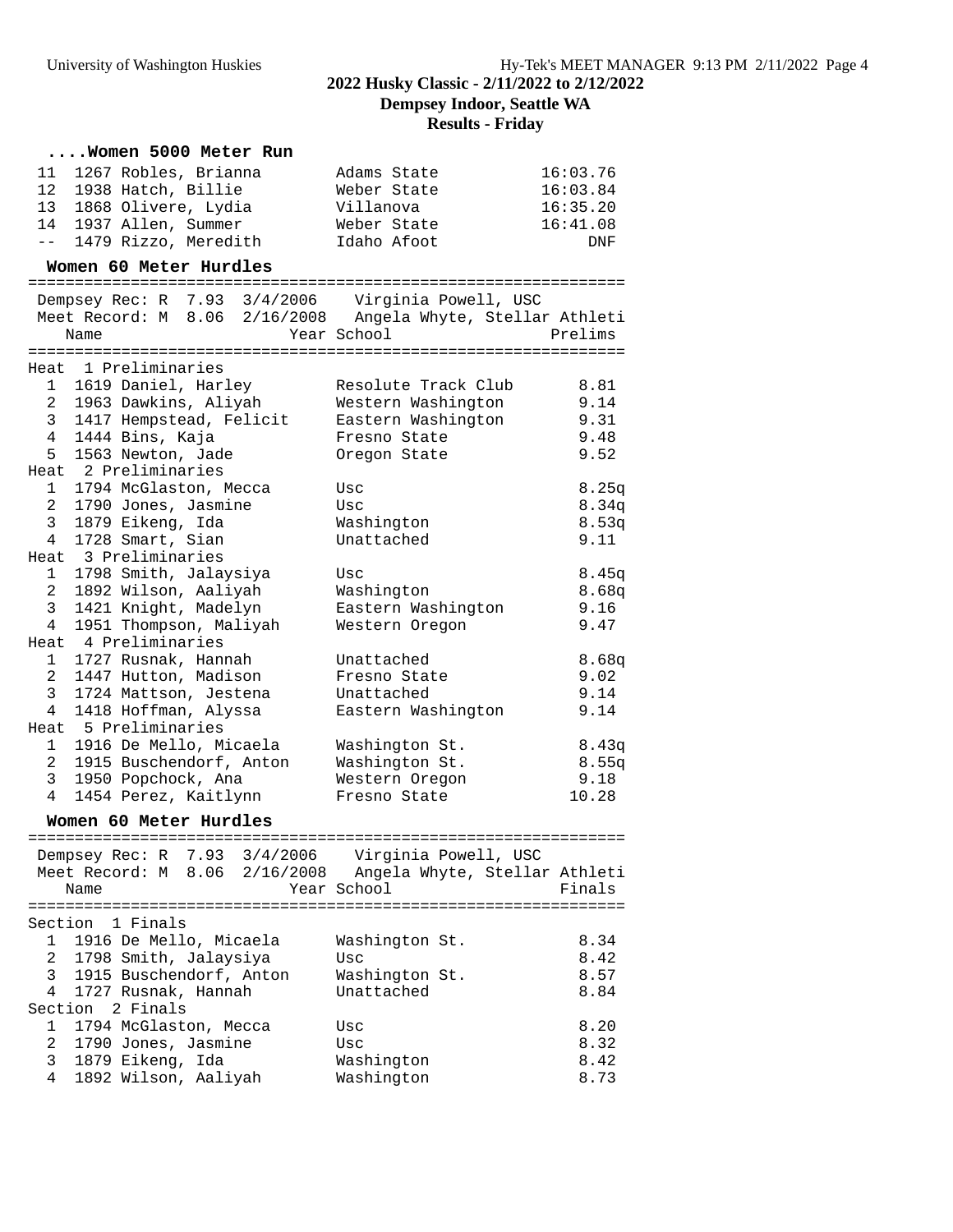#### **2022 Husky Classic - 2/11/2022 to 2/12/2022**

**Dempsey Indoor, Seattle WA**

# **Results - Friday**

#### **Women Distance Medley**

| Dempsey Rec: R 10:53.95 2/1/2020 BYU, BYU                                                                                                                                 |                                                                                                                                         |                               |              |
|---------------------------------------------------------------------------------------------------------------------------------------------------------------------------|-----------------------------------------------------------------------------------------------------------------------------------------|-------------------------------|--------------|
|                                                                                                                                                                           | Camp, Ellsworth, Ellsworth, Orton<br>Meet Record: M 11:01.59 2/15/2014 Florida State, FSU<br>Hall, Ichite, Peel, Quigley                |                               |              |
| School                                                                                                                                                                    |                                                                                                                                         | Finals                        |              |
| Section 1<br>1 Byu 'A'<br>1) 1353 Hunter, Kate<br>3) 1361 Seymour, Claire<br>2 Oklahoma State 'A'<br>1) 1529 Galvydyte, Gabija<br>3) 1527 Auerbach, Sivan<br>$-- Byu$ 'B' | 2) 1354 Hunter, Meghan<br>4) 1365 Wayment, Courtney<br>2) 1532 Ollison, Christina<br>4) 1535 Roe, Taylor                                | 10:58.37M<br>10:59.88M<br>DNF |              |
| Women High Jump                                                                                                                                                           |                                                                                                                                         |                               |              |
| Name                                                                                                                                                                      | Dempsey Rec: R 6-04 2/25/2012 Brigetta Barrett, Arizona<br>Meet Record: M 6-03.25 2/15/2014 Barbara Szabo, Western State<br>Year School | Finals                        |              |
| Flight 1                                                                                                                                                                  |                                                                                                                                         |                               |              |
| 1 1717 Gates, Emma<br>Unattached<br>1.51 1.56 1.61 1.66 1.71 1.76 1.83 1.84<br>--- --- 0 0 0 0 XO XXX                                                                     |                                                                                                                                         | $1.83m$ $6-00.00$             |              |
| 1.51 1.56 1.61 1.66 1.71<br>--- --- XO XO XXX                                                                                                                             | 2 1963 Dawkins, Aliyah Mestern Washington 1.66m                                                                                         |                               | $5 - 05.25$  |
| 3 1724 Mattson, Jestena<br>1.51 1.56 1.61 1.66<br>--- --- O XXX                                                                                                           | Unattached                                                                                                                              | 1.61m                         | $5 - 03.25$  |
| 4 1468 Stewart, Karlie<br>1.51 1.56 1.61 1.66<br>--- 0-- xo xxx                                                                                                           | George Fox                                                                                                                              | J1.61m                        | $5 - 03.25$  |
| 1444 Bins, Kaja               Fresno State<br>5<br>1.51 1.56 1.61<br>O XXO XXX                                                                                            |                                                                                                                                         | 1.56m                         | $5 - 01.25$  |
| 1454 Perez, Kaitlynn Fresno State<br>$--$<br>1.51<br>XXX                                                                                                                  |                                                                                                                                         | NH                            |              |
| Women Weight Throw                                                                                                                                                        |                                                                                                                                         |                               |              |
| ==================                                                                                                                                                        | Dempsey Rec: R 73-06 2/27/2015 Ida Storm, UCLA                                                                                          |                               |              |
| Name                                                                                                                                                                      | Meet Record: M 72-06.25 2/10/2007 Loree Smith, NYAC<br>Year School                                                                      | Finals                        |              |
| 1569 Whitfield, Jade<br>1<br>15.94m  16.58m  16.92m  FOUL  15.08m                                                                                                         | Oregon State<br>FOUL                                                                                                                    | 16.92m                        | $55 - 06.25$ |

2 1711 Colson, Yvonne Unattached 16.03m 52-07.25

3 1549 Billings, Markayla Oregon State 15.04m 49-04.25

4 1962 Crook, Mattison Western Washington 14.73m 48-04.00

FOUL 16.03m FOUL FOUL FOUL FOUL

14.65m FOUL 15.04m

14.30m 14.41m 14.73m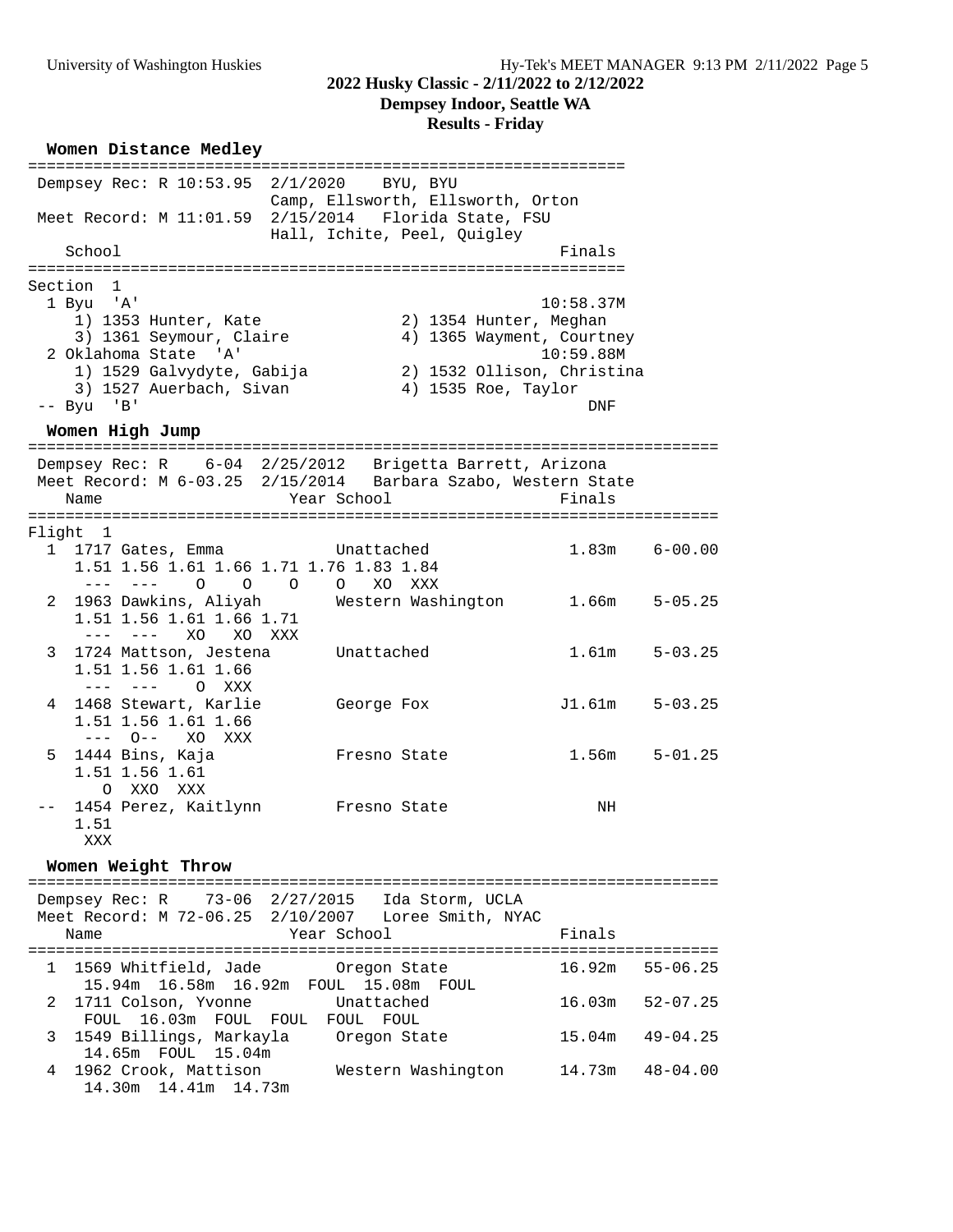#### University of Washington Huskies Hy-Tek's MEET MANAGER 9:13 PM 2/11/2022 Page 6

**2022 Husky Classic - 2/11/2022 to 2/12/2022**

**Dempsey Indoor, Seattle WA**

#### **Results - Friday**

|    | Women Weight Throw                                                                  |                                    |                     |                     |
|----|-------------------------------------------------------------------------------------|------------------------------------|---------------------|---------------------|
|    | 5 1969 Westfall, Raine                                                              | Western Washington 14.63m 48-00.00 |                     |                     |
|    | 14.63m FOUL FOUL<br>6 1560 Marx, Caitlyn<br>FOUL 14.58m FOUL                        | Oregon State                       |                     | 14.58m  47-10.00    |
| 7  | 1949 Lyness, Liliana<br>14.00m  12.97m  13.84m                                      | Western Oregon                     | 14.00m              | $45 - 11.25$        |
| 8  | 1967 Potts, Katie<br>12.77m FOUL 13.79m                                             | Western Washington                 |                     | 13.79m  45-03.00    |
| 9  | 1446 Harper, Emma<br>12.37m 13.55m 12.58m                                           | Fresno State                       | 13.55m              | $44 - 05.50$        |
|    | 10 1723 Mann, Jordan<br>FOUL FOUL 12.79m                                            | Unattached                         |                     | 12.79m  41-11.50    |
|    | 11 1945 Carpenter, Emillia Western Oregon<br>FOUL 11.39m 11.21m                     |                                    | $11.39m$ $37-04.50$ |                     |
|    | Flight 2                                                                            |                                    |                     |                     |
|    | 1 1873 Asomaning, Beatric Washington<br>19.97m 19.61m 19.48m 19.38m 19.18m 20.13m   |                                    |                     | $20.13m$ 66-00.50   |
|    | 2 1795 Mosley, Summer<br>13.56m 15.98m FOUL FOUL 17.05m 19.32m                      | Usc                                |                     | 19.32m 63-04.75     |
|    | 3 1420 Keyes, Vernice Eastern Washingtor<br>17.01m 17.17m FOUL 18.59m 16.98m 19.13m | Eastern Washington                 |                     | 19.13m 62-09.25     |
| 4  | 1793 McArthur, Joy<br>15.70m  18.68m  18.04m  17.85m  16.82m  FOUL                  | Usc                                |                     | $18.68m$ $61-03.50$ |
|    | 5 1457 Thurston, Tahjnee Fresno State<br>18.46m FOUL FOUL FOUL FOUL 17.73m          |                                    | 18.46m              | $60 - 06.75$        |
| 6  | 1445 DiPaola, Amelia Fresno State<br>15.87m 16.60m 17.63m 16.84m 17.10m 17.19m      |                                    |                     | $17.63m$ $57-10.25$ |
|    | 7 1988 Carbee, Mary<br>16.90m  17.51m  14.02m  15.71m  16.21m  15.61m               | Wyoming                            |                     | 17.51m  57-05.50    |
| 8  | 1495 Scott, Kaitlyn<br>FOUL FOUL 15.81m                                             | New Mexico H                       | 15.81m              | $51 - 10.50$        |
| 9  | 1459 Williams, Trinity Fresno State<br>FOUL 15.26m 15.74m                           |                                    | 15.74m              | $51 - 07.75$        |
| 10 | 1425 Paller, Kaitlyn<br>14.30m FOUL 15.37m                                          | Eastern Washington                 | 15.37m              | $50 - 05.25$        |
|    | 11 1561 McLaughlin, Keely<br>15.00m  15.21m  FOUL                                   | Oregon State                       |                     | 15.21m  49-11.00    |
|    | 12 1448 Jackson, Cierra<br>FOUL FOUL 15.19m                                         | Fresno State                       |                     | $15.19m$ $49-10.00$ |
|    | Men 200 Meter Dash                                                                  |                                    |                     |                     |

================================================================ Dempsey Rec: R 20.84 2/13/2010 Ryan Bailey, Nike Meet Record: M 20.84 2/13/2010 Ryan Bailey, Nike Name **Year School** Finals ================================================================ Section 1 1 1975 Henry, Ryan Western Washington 22.85 2 1615 Montgomery, Harley Portland State 23.21 3 1611 Gloden, Jordan Portland State 23.44 Section 2 1 1484 Davis, Isaiah Kitsap Fliers 22.20 2 1620 Bartley, Jayce Resolute Track Club 23.11 3 1981 McAllister, Cyrus Western Washington 23.36 Section 3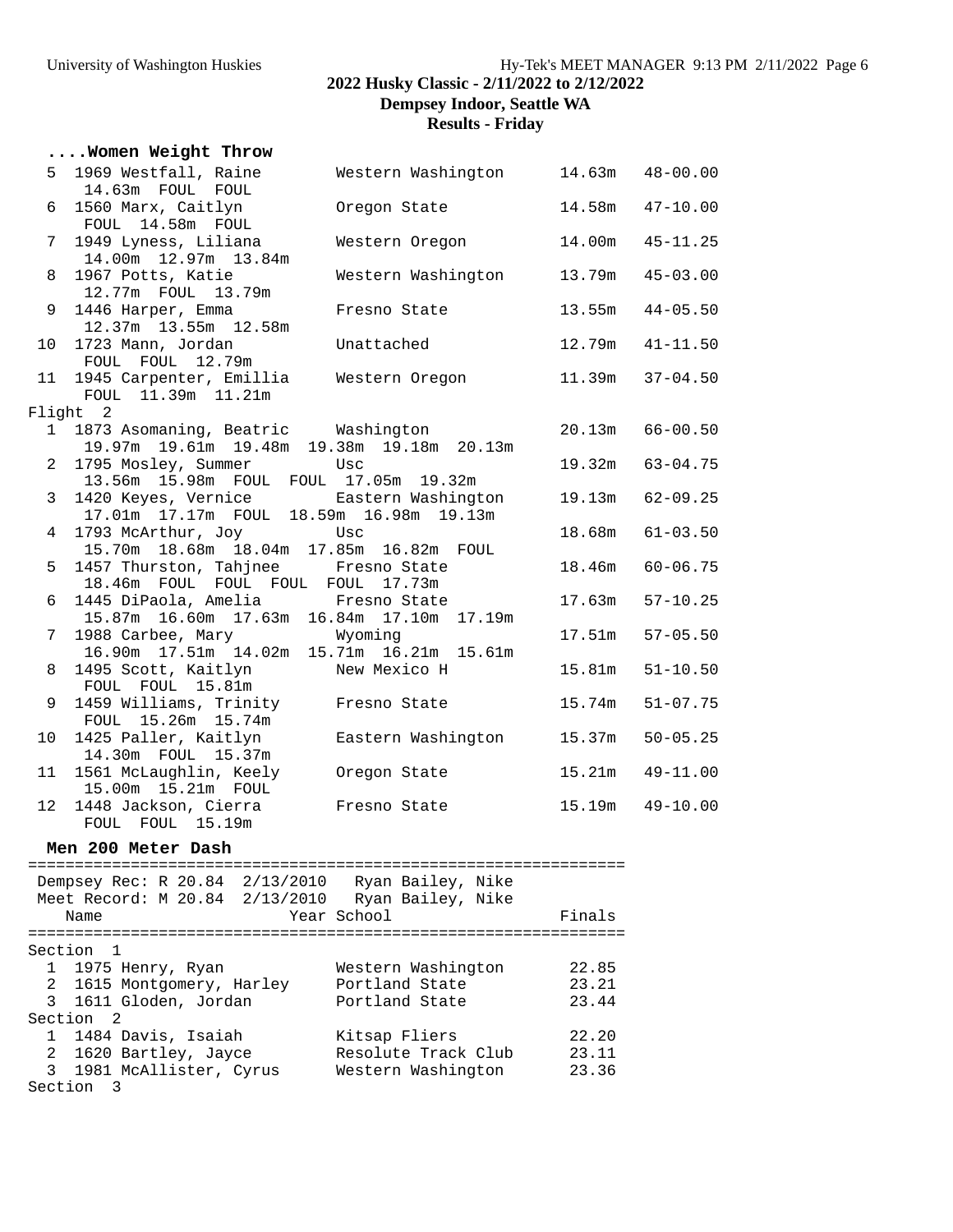# **2022 Husky Classic - 2/11/2022 to 2/12/2022**

**Dempsey Indoor, Seattle WA**

#### **Results - Friday**

|                |           | Men 200 Meter Dash                       |                                                                             |                    |
|----------------|-----------|------------------------------------------|-----------------------------------------------------------------------------|--------------------|
| 1              |           | 1749 McNamara, Jacoby                    | Unattached                                                                  | 21.73              |
| $\overline{2}$ |           | 1658 Kuntz, Keenan                       | Spokane spee                                                                | 22.27              |
| 3 <sup>7</sup> |           | 1342 Carter, Jaron                       | Bushnell                                                                    | 22.66              |
|                |           | Men 3000 Meter Run                       |                                                                             |                    |
|                |           |                                          |                                                                             |                    |
|                |           |                                          | Dempsey Rec: R 7:43.08 2/11/2012 Ryan Hill, NC State                        |                    |
|                | Name      |                                          | Meet Record: M 7:43.08 2/11/2012 Ryan Hill, North Carolina S<br>Year School | Finals             |
|                |           |                                          |                                                                             |                    |
|                | Section 1 |                                          |                                                                             |                    |
| $\mathbf{1}$   |           | 1277 Paiz, Mikah                         | Adams State                                                                 | 8:19.60            |
| $\overline{2}$ |           | 1683 Damian, Daniel                      | U. of Victoria                                                              | 8:19.74            |
| 3              |           | 1653 Francis, Jacob                      | Southern Utah                                                               | 8:21.78            |
| 4              |           | 1651 Cragun, Coleman                     | Southern Utah                                                               | 8:21.92            |
| 5              |           | 1383 Abbes, Gabe                         | California                                                                  | 8:22.85            |
| 6              |           | 1925 Barsaiya, Brian                     | Washington St.                                                              | 8:23.68            |
| 7              |           | 1686 VanHezewijk, Gabe                   | U. of Victoria                                                              | 8:24.62            |
| 8              |           | 1604 Thompson, Cameron                   | Portland                                                                    | 8:25.94            |
| 9              |           | 1958 Smith, Bailey                       | Western Oregon                                                              | 8:26.30            |
| 10             |           | 1618 Seidel, Drew                        | Portland State                                                              | 8:30.36            |
| 11             |           | 1900 Himbago, Dereje                     | Washington                                                                  | 8:30.45            |
| 12             |           | 2001 Rodgers, Josh                       | Wyoming                                                                     | 8:32.41            |
| 13             |           | 1863 Riech, Nathan                       | Vic City Elite                                                              | 8:34.75            |
| 14             |           | 2004 Stephen, Trevor                     | Wyoming                                                                     | 8:37.61            |
| 15             |           | 1290 McSheffrey, Garret                  | Arizona State Un                                                            | 8:43.98            |
| 16             |           | 1288 Hill, Joseph                        | Arizona State Un                                                            | 8:45.47            |
| 17             |           | 1614 McChesney, Camden                   | Portland State                                                              | 8:49.16            |
|                | Section 2 |                                          |                                                                             |                    |
| 1              |           | 1973 Franks, Macauley                    | Western Washington                                                          | 8:09.40            |
| $\overline{2}$ |           | 1928 Griffith, Sam                       | Washington St.                                                              | 8:12.40            |
| 3              |           | 2003 Steiner, Albert                     | Wyoming                                                                     | 8:13.33            |
| 4              |           | 1338 Hoff, Cole                          | Btc Elite                                                                   | 8:13.95            |
| 5              |           | 1389 Sawires Yager, Col                  | California                                                                  | 8:15.41            |
| 6              |           | 1740 Dinsdale, Cole                      | Unattached                                                                  | 8:15.88            |
| 7              |           | 1592 Anderson, Chris                     | Portland                                                                    | 8:16.35            |
| 8              |           | 1704 Riley, Darius                       | Ucla                                                                        | 8:20.46            |
| 9              |           | 1541 Middleton-Pearson,                  | Oklahoma State                                                              | 8:21.89            |
| 10             |           | 1933 Limo, Kelvin                        | Washington St.                                                              | 8:30.58            |
| 11             |           | 1384 Denker, Carrick                     | California                                                                  | 8:35.60            |
| 12             |           | 1287 Dicke, Joseph                       | Arizona State Un                                                            | 8:37.46            |
|                | Section 3 |                                          |                                                                             |                    |
| 1              |           | 1702 Parker, Jake                        | Ucla<br>U. of Victoria                                                      | 8:08.00            |
| 2              |           | 1685 Vail, Brandon                       |                                                                             | 8:08.78            |
| 3              |           | 1474 McEachern, Cullen                   | Gonzaga                                                                     | 8:09.19            |
| 4              |           | 1700 Kabbara, Munir                      | Ucla                                                                        | 8:11.93            |
| 5              |           | 1613 Macintosh, Jordan                   | Portland State                                                              | 8:12.06            |
| 6              |           | 1943 Winter, Bronson                     | Weber State                                                                 | 8:12.93            |
| 7              |           | 1652 Feeny, Travis<br>1404 Derouin, Jake | Southern Utah<br>Colorado                                                   | 8:13.01            |
| 8<br>9         |           | 1654 Gaitan, Santiago                    | Southern Utah                                                               | 8:15.68<br>8:15.89 |
| 10             |           | 1331 McIntyre, Murdoch                   | Boise State                                                                 | 8:28.96            |
|                | Section 4 |                                          |                                                                             |                    |
| 1              |           | 1272 Dunne, James                        | Adams State                                                                 | 8:09.14            |
| 2              |           | 1513 Gorgas, Corey                       | Northern Arizona                                                            | 8:10.94            |
|                |           |                                          |                                                                             |                    |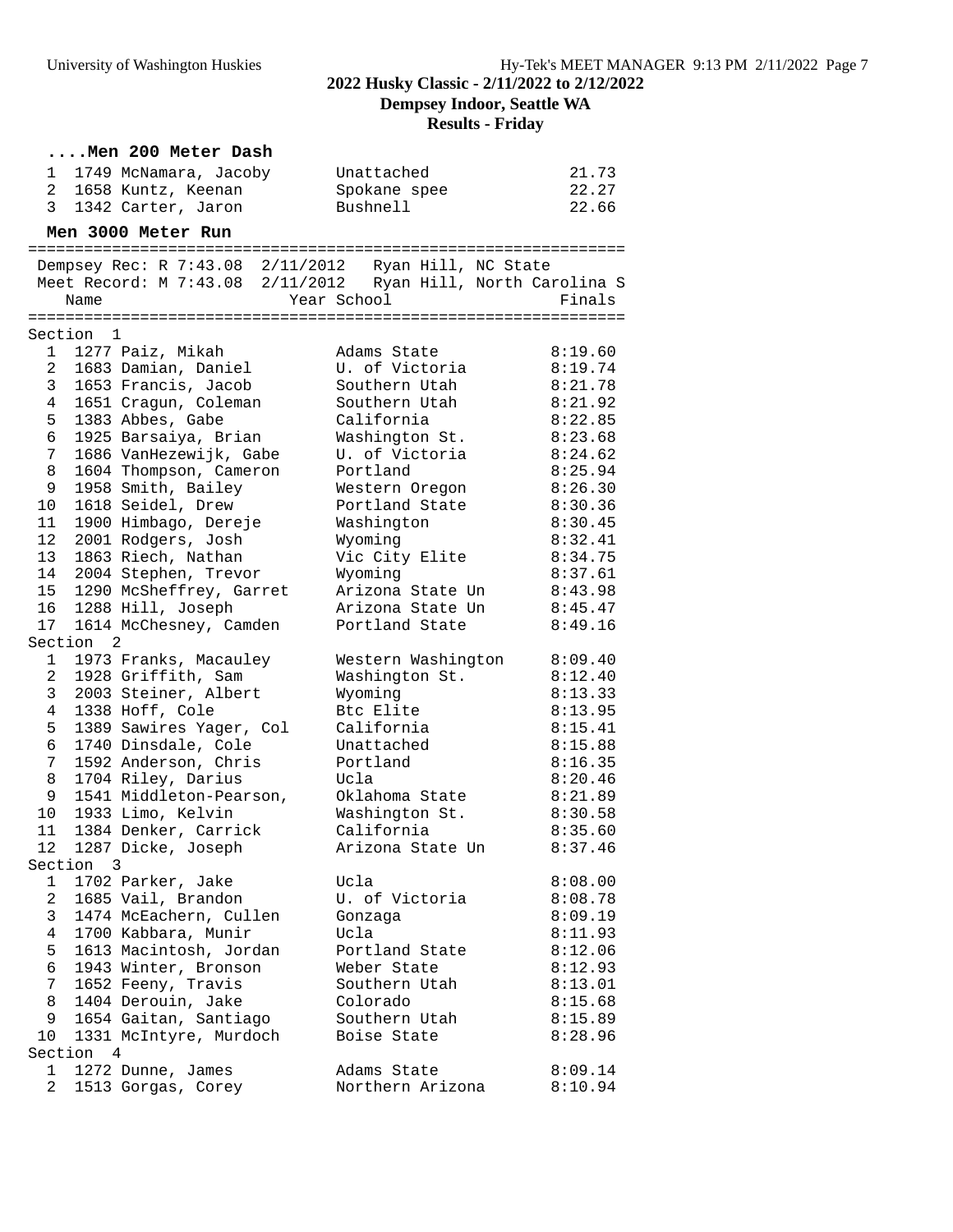# University of Washington Huskies Hy-Tek's MEET MANAGER 9:13 PM 2/11/2022 Page 8 **2022 Husky Classic - 2/11/2022 to 2/12/2022 Dempsey Indoor, Seattle WA Results - Friday**

### **....Men 3000 Meter Run**

| 3                               |           | 1275 Jett-Reynolds, Dav | Adams State      | 8:11.97  |
|---------------------------------|-----------|-------------------------|------------------|----------|
| $\overline{4}$                  |           | 1742 Duggan, George     | Unattached       | 8:12.49  |
| 5                               |           | 1539 Leonard, Rory      | Oklahoma State   | 8:12.52  |
| 6                               |           | 1340 Jordan, Michael    | Btc Elite        | 8:14.08  |
| $7\overline{ }$                 |           | 1412 Powell, Shaw       | Colorado         | 8:14.59  |
| 8                               |           | 1271 Duigou, Clement    | Adams State      | 8:14.71  |
| 9                               |           | 1546 Shitsama, Victor   | Oklahoma State   | 8:16.14  |
| 10 <sub>o</sub>                 |           | 1745 Gorze, Tyrone      | Unattached       | 8:17.81  |
| 11                              |           | 1675 Topper, Galen      | Stanford         | 8:17.82  |
| 12 <sub>2</sub>                 |           | 1905 Mohn, Isaac        | Washington       | 8:18.17  |
| 13                              |           | 1276 O'Keefe, Andrew    | Adams State      | 8:21.54  |
| 14                              |           | 1595 Hazell, Justin     | Portland         | 8:44.97  |
|                                 | Section 5 |                         |                  |          |
| 1                               |           | 1543 Priddey, Isaiah    | Oklahoma State   | 7:56.21  |
| $\overline{a}$                  |           | 1902 Hull, Talon        | Washington       | 7:57.33  |
| $\mathbf{3}$                    |           | 1602 Osen, Riley        | Portland         | 7:57.82  |
| $\overline{4}$                  |           | 1519 Raff, Ryan         | Northern Arizona | 7:59.08  |
| 5                               |           | 1289 Mauri, Vincent     | Arizona State Un | 8:03.43  |
| 6                               |           | 1494 Mulcaire, Kevin    | New Mexico       | 8:05.14  |
| $7\phantom{.}$                  |           | 1670 DiDonato, Robert   | Stanford         | 8:05.15  |
| 8                               |           | 1906 Proctor, Tibebu    | Washington       | 8:07.08  |
| 9                               |           | 1924 Ado, Amir          | Washington St.   | 8:10.39  |
| 10                              |           | 1516 Merchant, Tristian | Northern Arizona | 8:15.31  |
|                                 |           | 11 1547 Simonsen, Gabe  | Oklahoma State   | 8:31.36  |
|                                 |           | -- 1537 Davis, Kian     | Oklahoma State   | DNF      |
| $\frac{1}{2}$ and $\frac{1}{2}$ |           | 1893 Affolder, Sam      | Washington       | DNF      |
|                                 | Section 6 |                         |                  |          |
| $\mathbf{1}$                    |           | 1487 Yeager, Joshua     | Minnesota Di     | 7:46.19  |
| $\mathbf{2}$                    |           | 1545 Schoppe, Ryan      | Oklahoma State   | 7:46.48  |
| $\mathbf{3}$                    |           | 1655 Osterstock, Nate   | Southern Utah    | 7:48.32  |
| $\overline{4}$                  |           | 1597 Klemz, Jacob       | Portland         | 7:51.95  |
| 5                               |           | 1486 Abert, Colin       | Minnesota Di     | 7:57.72  |
| 6                               |           | 1544 Rodriguez, Isai    | Oklahoma State   | 8:01.39  |
| 7 <sup>7</sup>                  |           | 1376 Troutner, Aidan    | Byu              | 8:11.88  |
| 8                               |           | 1372 Marsing, Garrett   | Byu              | 8:27.16  |
| $  \,$                          |           | 1940 Allen, Christian   | Weber State      | DNF      |
| $  \,$                          |           | 1582 Stanovsek, Mick    | Otc Elite        | DNF      |
|                                 | Section 7 |                         |                  |          |
|                                 |           | 1 1517 Nur, Abdihamid   | Northern Arizona | 7:40.66R |
| $2^{\circ}$                     |           | 1405 Herrera, Eduardo   | Colorado         | 7:42.67R |
| 3 <sup>7</sup>                  |           | 1488 Hamilton, Duncan   | Montana State    | 7:45.40  |
| 4                               |           | 1930 Johnsen, Colton    | Washington St.   | 7:45.80  |
| 5                               |           | 1493 Ibrahim, Abdirizak | New Mexico       | 7:48.71  |
| 6                               |           | 1510 Bosley, Drew       | Northern Arizona | 7:53.65  |
| 7                               |           | 1303 Kibet, Andrew      | Arkansas         | 7:55.31  |
| 8                               |           | 1306 Schreml, Elias     | Arkansas         | 7:57.20  |
| $- -$                           |           | 1912 Waskom, Joe        | Washington       | DNF      |
| $- -$                           |           | 1282 Prakel, Sam        | Adidas           | DNF      |
|                                 |           |                         |                  |          |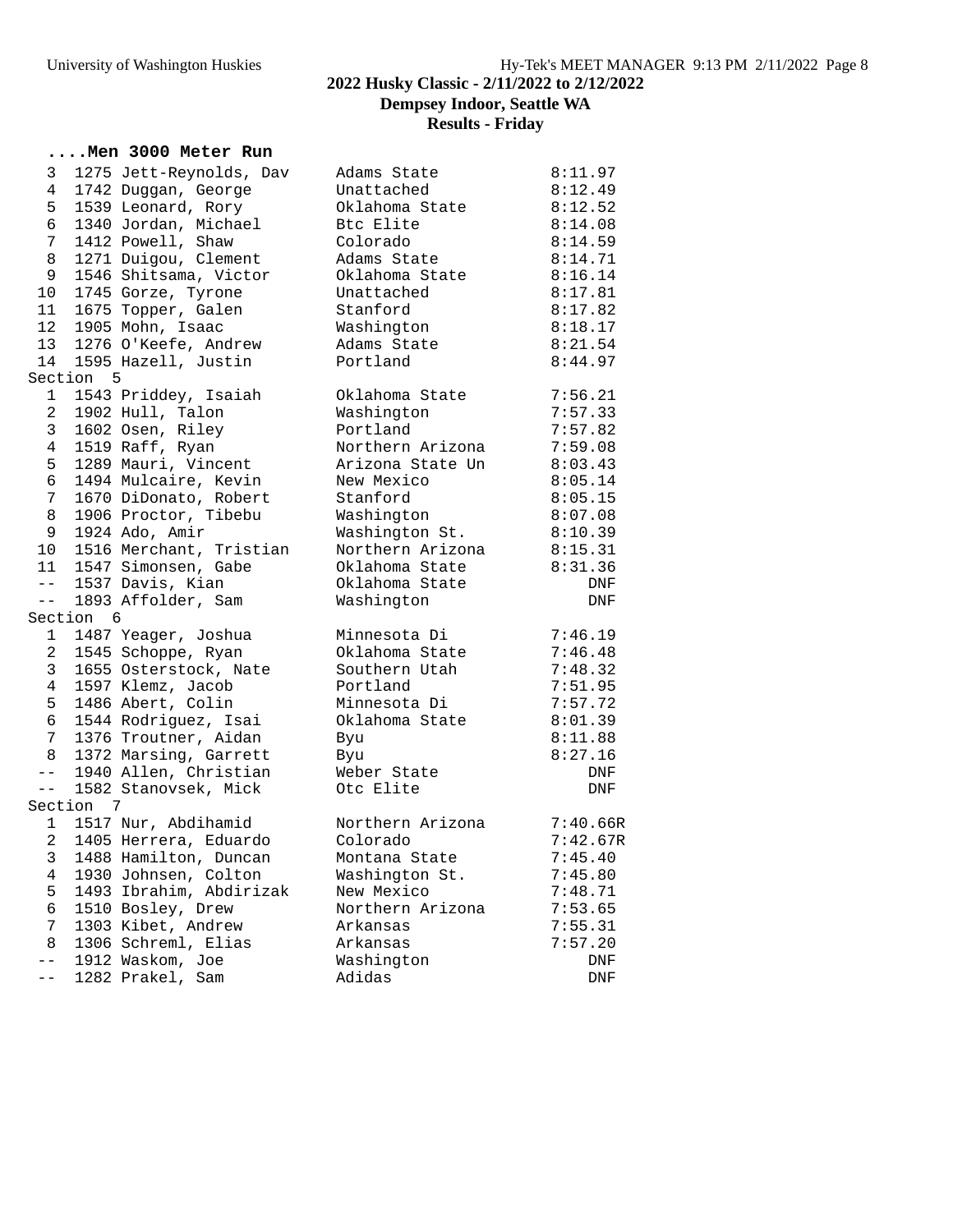### **2022 Husky Classic - 2/11/2022 to 2/12/2022 Dempsey Indoor, Seattle WA**

**Results - Friday**

**Men 5000 Meter Run**

|                 |                         |                         | Dempsey Rec: R 13:28.00 2/12/2021 Conner Mantz, BYU   |          |
|-----------------|-------------------------|-------------------------|-------------------------------------------------------|----------|
|                 |                         |                         | Meet Record: M 13:29.94 2/10/2012 Chris Thompson, OTC |          |
|                 | Name                    |                         | Year School                                           | Finals   |
|                 |                         |                         |                                                       |          |
| Section         | $\overline{1}$          |                         |                                                       |          |
| 1               |                         | 1701 McMahon-Staggs, Ro | Ucla                                                  | 14:01.19 |
| $\overline{a}$  |                         | 1336 Underwood, Chandle | Boise State                                           | 14:11.24 |
| 3               |                         | 1999 Norman, Mason      | Wyoming                                               | 14:12.99 |
| 4               |                         | 1941 Leatham, Dallin    | Weber State                                           | 14:14.28 |
| 5               |                         | 1475 Moore, Riley       | Gonzaga                                               | 14:14.77 |
| 6               |                         | 1593 Bodirsky, Jona     | Portland                                              | 14:17.56 |
| 7 <sup>7</sup>  |                         | 1609 Abdi, Keynan       | Portland State                                        | 14:17.70 |
| 8               |                         | 1329 Mackay, Matty      | Boise State                                           | 14:18.33 |
| 9               |                         | 1327 Leitch, Jack       | Boise State                                           | 14:22.07 |
| 10              |                         | 2006 Zydek, Connor      | Wyoming                                               | 14:25.76 |
| 11              |                         | 1982 McDermott, Kevin   | Western Washington                                    | 14:26.03 |
| 12 <sup>°</sup> |                         | 1476 Radosevich, Kyle   | Gonzaga                                               | 14:28.68 |
| 13              |                         | 1596 Kavulich, John T.  | Portland                                              | 14:35.42 |
| 14              |                         | 1996 Bruxvoort, Seth    | Wyoming                                               | 14:48.58 |
| 15              |                         | 1616 Morganti, Dominic  | Portland State                                        | 14:55.02 |
| 16              |                         | 1273 Haile, Yonas       | Adams State                                           | 15:02.78 |
| 17 <sup>7</sup> |                         | 1757 Williams, Cohen    | Unattached                                            | 15:27.24 |
| $- -$           |                         | 1278 Rodarte, Isaiah    | Adams State                                           | DNF      |
| $--$            |                         | 1331 McIntyre, Murdoch  | Boise State                                           | DNF      |
| $- -$           |                         | 1704 Riley, Darius      | Ucla                                                  | DNF      |
| Section         | $\overline{2}$          |                         |                                                       |          |
| $\mathbf{1}$    |                         | 1680 Medrano, Akis      | Team Boulder                                          | 13:55.58 |
| $\overline{a}$  |                         | 1520 Shea, John         | Northern Arizona                                      | 13:55.92 |
| 3               |                         | 1747 Laguera, Marcelo   | Unattached                                            | 13:59.66 |
| 4               |                         | 1676 Topper, Nolan      | Stanford                                              | 14:03.79 |
| 5               |                         | 1472 Arce, Dominic      | Gonzaga                                               | 14:04.70 |
| 6               |                         | 1473 Bates, Evan        | Gonzaga                                               | 14:11.12 |
| 7               |                         | 1393 Sayenko, Mike      | Club Northwest                                        | 14:11.61 |
| 8               |                         | 1515 Marquez, Aldo      | Northern Arizona                                      | 14:11.95 |
| 9               |                         | 1367 Erikson, Zachary   | Byu                                                   | 14:13.26 |
| 10              |                         | 1281 Butler, Ian        | Adidas                                                | 14:17.53 |
| 11              |                         | 1325 Dunn, Nathan       | Boise State                                           | 14:20.09 |
| 12              |                         | 1377 Wood, Adam         | Byu                                                   | 14:20.96 |
| 13              |                         | 1369 Jacklin, Zac       | Byu                                                   | 14:21.30 |
|                 |                         | 14 1371 Leavens, Aaron  | Byu                                                   | 14:29.40 |
| 15              |                         | 1935 Swanson, Leif      | Washington St.                                        | 14:46.75 |
| 16              |                         | 1936 Watkins, Matthew   | Washington St.                                        | 14:49.56 |
| 17 <sup>7</sup> |                         | 1332 Milarvie, Max      | Boise State                                           | 14:54.39 |
| 18              |                         | 1677 Vernau, Michael    | Stanford                                              | 15:01.91 |
| $- -$           |                         | 2009 Renken, Ryan       | Washington                                            | DNF      |
| $- -$           |                         | 1905 Mohn, Isaac        | Washington                                            | DNF      |
| Section         | $\overline{\mathbf{3}}$ |                         |                                                       |          |
| 1               |                         | 1489 Perrin, Ben        | Montana State                                         | 13:39.56 |
| 2               |                         | 1305 Richter, Myles     | Arkansas                                              | 13:44.04 |
| 3               |                         | 1414 Vancil, Austin     | Colorado                                              | 13:49.92 |
| 4               |                         | 1463 Williams, Carson   | Furman                                                | 13:51.92 |
| 5               |                         | 1403 Aschbrenner, Jace  | Colorado                                              | 13:52.30 |
| 6               |                         | 1373 Nokes, Joey        | Byu                                                   | 13:53.51 |
| 7               |                         | 1394 Wiley, Turner      | Club Northwest                                        | 13:54.75 |
| 8               |                         | 1668 Burke, Evan        | Stanford                                              | 13:55.42 |
|                 |                         |                         |                                                       |          |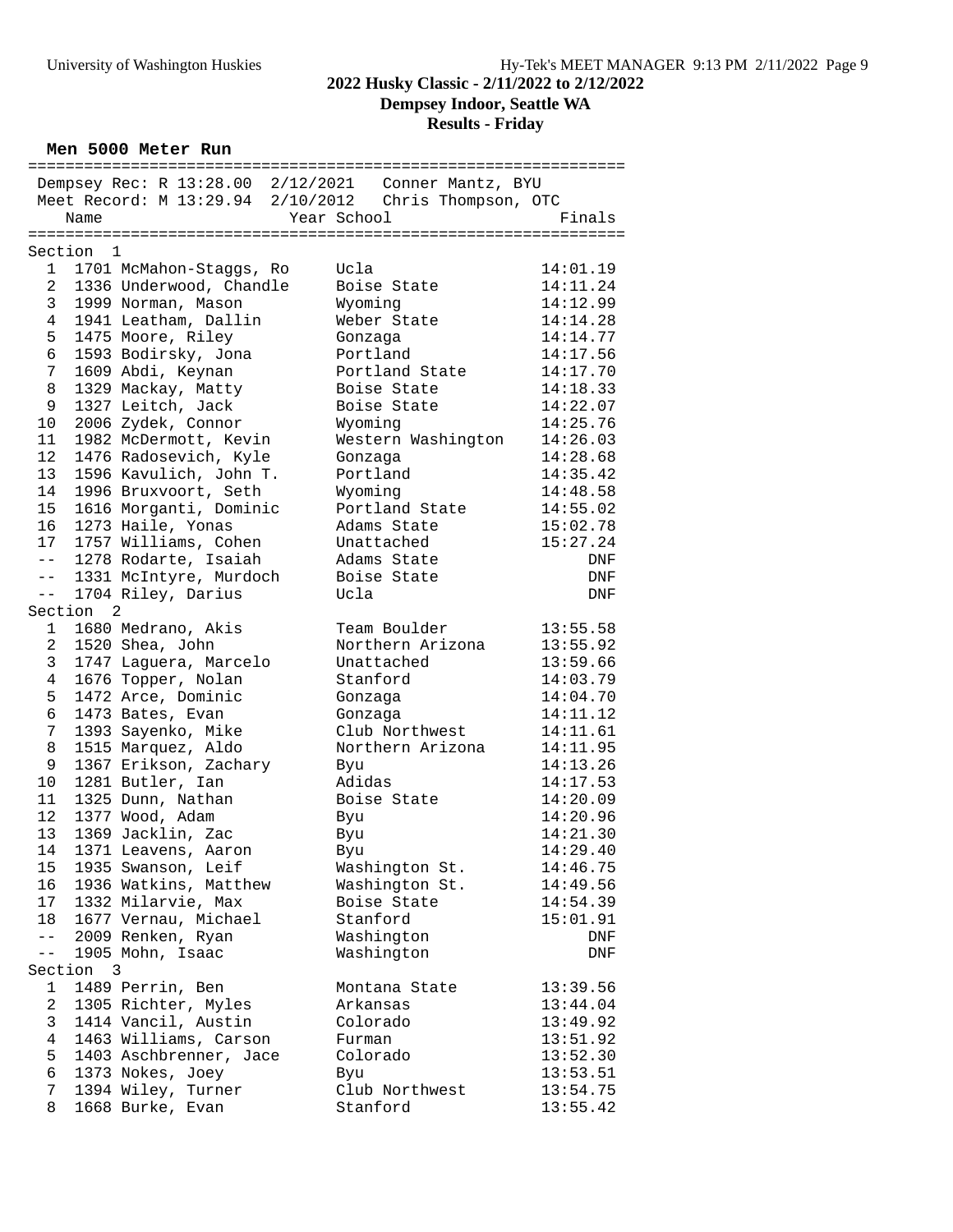# University of Washington Huskies Hy-Tek's MEET MANAGER 9:13 PM 2/11/2022 Page 10 **2022 Husky Classic - 2/11/2022 to 2/12/2022 Dempsey Indoor, Seattle WA Results - Friday**

|                     |           | Men 5000 Meter Run                    |                   |                                                                                                                      |                        |
|---------------------|-----------|---------------------------------------|-------------------|----------------------------------------------------------------------------------------------------------------------|------------------------|
| 9                   |           | 1324 Carcas, Freddie                  |                   | Boise State                                                                                                          | 14:03.09               |
| 10                  |           | 1269 Beraki, Awet                     |                   | Adams State                                                                                                          | 14:03.73               |
| 11                  |           | 1462 Schubert, Dylan                  |                   | Furman                                                                                                               | 14:03.80               |
| 12                  |           | 1375 Thompson, Davin                  |                   | Byu                                                                                                                  | 14:08.30               |
| 13                  |           | 1407 Hornecker, Alec                  |                   | Colorado                                                                                                             | 14:21.16               |
| $ -$                |           | 2008 Perrin, Zach                     |                   | Unattached                                                                                                           | DNF                    |
| $--$                |           | 1906 Proctor, Tibebu                  |                   | Washington                                                                                                           | DNF                    |
| $- -$               |           | 1667 Bolger, Callum                   |                   | Stanford                                                                                                             | DNF                    |
|                     | Section 4 |                                       |                   |                                                                                                                      |                        |
| $\mathbf{1}$        |           | 1673 Robinson, Ky                     |                   | Stanford                                                                                                             | 13:21.85R              |
| $\overline{2}$      |           | 1898 Fay, Brian                       |                   | Washington                                                                                                           | 13:24.00R              |
| 3 <sup>7</sup><br>4 |           | 1674 Sprout, Cole                     |                   | Stanford                                                                                                             | 13:24.38R<br>13:25.79R |
| 5                   |           | 1540 Maier, Alex<br>1302 Kemboi, Amon |                   | Oklahoma State<br>Arkansas                                                                                           | 13:26.44R              |
| 6                   |           | 1368 Garnica, Brandon                 |                   |                                                                                                                      | 13:34.37               |
| 7                   |           | 1672 Hicks, Charles                   |                   | Byu<br>Stanford                                                                                                      | 13:37.08               |
| 8                   |           | 1413 Sweeney, Charlie                 |                   | Colorado                                                                                                             | 13:37.75               |
| 9                   |           | 1482 Pollard, Thomas                  |                   | Iowa State                                                                                                           | 13:38.82               |
| $10 \,$             |           | 1409 Kent, Andrew                     |                   | Colorado                                                                                                             | 13:39.40               |
| 11                  |           | 1304 Kiprop, Patrick                  |                   | Arkansas                                                                                                             | 13:45.90               |
| 12                  |           | 1301 Cheboson, Emmanuel               |                   | Arkansas                                                                                                             | 13:56.04               |
| 13                  |           | 1538 Foster, Shea                     |                   | Oklahoma State                                                                                                       | 13:56.87               |
| 14                  |           | 1671 Hart, Devin                      |                   | Stanford                                                                                                             | 14:02.50               |
| $- -$               |           | 1480 Elliott, Dave                    |                   | Idaho Afoot                                                                                                          | DNF                    |
| $- -$               |           | 1899 Green, Isaac                     |                   | Washington                                                                                                           | DNF                    |
|                     |           | Men 60 Meter Hurdles                  |                   |                                                                                                                      |                        |
|                     |           |                                       |                   |                                                                                                                      |                        |
|                     |           |                                       |                   | Dempsey Rec: R 7.60 2/27/2016 Devon Allen, Oregon                                                                    |                        |
|                     |           |                                       |                   | Meet Record: M 7.75 2/12/2011 Ronald Brookins, Sacramento S<br>Year School                                           | Prelims                |
|                     | Name      |                                       |                   |                                                                                                                      |                        |
|                     |           | Heat 1 Preliminaries                  |                   |                                                                                                                      |                        |
|                     |           | 1 1926 Brixey, Sam                    |                   | Washington St.                                                                                                       | 7.84q                  |
| $\overline{2}$      |           | 1753 Schlueter, Jami                  |                   | Unattached                                                                                                           | 8.39q                  |
|                     |           | 3 1611 Gloden, Jordan                 |                   | Portland State                                                                                                       | 8.42q                  |
| $4\overline{ }$     |           | 1623 Perry, Micah                     |                   | Resolute Track Club                                                                                                  | 8.75g                  |
|                     |           | Heat 2 Preliminaries                  |                   |                                                                                                                      |                        |
| 1                   |           | 1931 Johnson, Nick                    |                   | Washington St.                                                                                                       | 7.91q                  |
| $\overline{a}$      |           | 1644 Milne, Lucas                     |                   | Seattle U.                                                                                                           | 8.68q                  |
| 3                   |           | 1621 Bradley, Tyler                   |                   | Resolute Track Club                                                                                                  | 8.80                   |
|                     |           | Heat 3 Preliminaries                  |                   |                                                                                                                      |                        |
| 1.                  |           | 1734 Bowden, Parker                   |                   | Unattached                                                                                                           | 7.79q                  |
| 2                   |           | 1804 Gordon, Zion                     |                   | Usc                                                                                                                  | 8.33q                  |
| 3                   |           | 1440 Porterfield, Quint               |                   | Eastern Washington                                                                                                   | 8.89                   |
| $- -$               |           | 1972 Flick, Hunter                    |                   | Western Washington                                                                                                   | DNF                    |
|                     |           | Men 60 Meter Hurdles                  |                   |                                                                                                                      |                        |
|                     |           | ==================                    | ================= | =============================                                                                                        |                        |
|                     |           |                                       |                   | Dempsey $Rec: R$ 7.60 $2/27/2016$ Devon Allen, Oregon<br>Meet Record: M 7.75 2/12/2011 Ronald Brookins, Sacramento S |                        |
|                     | Name      |                                       |                   | Year School                                                                                                          | Finals                 |
|                     |           |                                       |                   |                                                                                                                      |                        |
|                     |           | Section 1 Finals                      |                   |                                                                                                                      |                        |
| 1                   |           | 1931 Johnson, Nick                    |                   | Washington St.                                                                                                       | 7.81                   |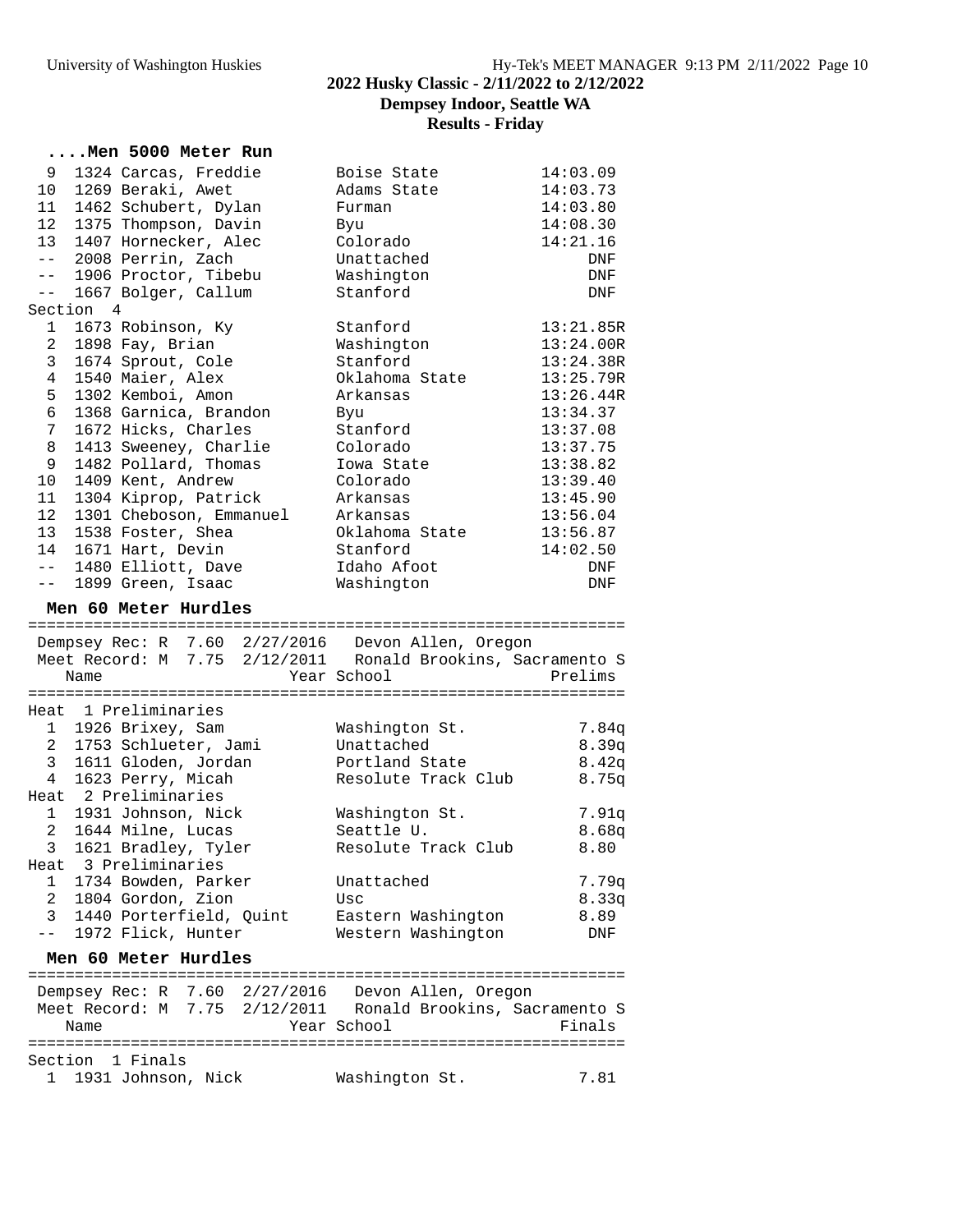# **Results - Friday**

#### **....Men 60 Meter Hurdles**

| 2 1804 Gordon, Zion   | Usc                 | 8.17  |
|-----------------------|---------------------|-------|
| 3 1611 Gloden, Jordan | Portland State      | 8.23  |
| 4 1623 Perry, Micah   | Resolute Track Club | 8.43  |
| Section 2 Finals      |                     |       |
| 1 1926 Brixey, Sam    | Washington St.      | 7.71M |
| 2 1734 Bowden, Parker | Unattached          | 7.80  |
| 3 1644 Milne, Lucas   | Seattle U.          | 8.69  |

### **Men High Jump**

|  | Dempsey Rec: R 7-07 2/13/2010 Jesse Williams, Nike     |                   |  |  |  |  |
|--|--------------------------------------------------------|-------------------|--|--|--|--|
|  | Meet Record: M 7-07 2/13/2010 Jesse Williams, Nike     |                   |  |  |  |  |
|  | Name                                                   |                   |  |  |  |  |
|  |                                                        |                   |  |  |  |  |
|  | Flight 1                                               |                   |  |  |  |  |
|  | 1 1735 Buckley, Kei-Jian Unattached                    | $2.01m$ $6-07.00$ |  |  |  |  |
|  | 1.71 1.76 1.81 1.86 1.91 1.96 2.01 2.06                |                   |  |  |  |  |
|  | --- --- --- --- --- --- 0 XXX                          |                   |  |  |  |  |
|  | 2 1986 Sheeran, Beau Western Washington J2.01m 6-07.00 |                   |  |  |  |  |
|  | 1.71 1.76 1.81 1.86 1.91 1.96 2.01 2.06                |                   |  |  |  |  |
|  | --- --- --- --- 0 0 XO XXX                             |                   |  |  |  |  |
|  | 3 1432 Bishop, Alex Eastern Washington 1.96m 6-05.00   |                   |  |  |  |  |
|  | 1.71 1.76 1.81 1.86 1.91 1.96 2.01                     |                   |  |  |  |  |
|  | --- --- --- --- 0 0 XXX                                |                   |  |  |  |  |
|  | 4 1753 Schlueter, Jami Unattached                      | 1.91m     6-03.25 |  |  |  |  |
|  | 1.71 1.76 1.81 1.86 1.91 1.96                          |                   |  |  |  |  |
|  | $---$ 0 0 0 0 XXX                                      |                   |  |  |  |  |
|  | 5 1743 Fausset, Bryce bunattached                      | J1.91m 6-03.25    |  |  |  |  |
|  | 1.71 1.76 1.81 1.86 1.91 1.96                          |                   |  |  |  |  |
|  | --- 0 0 XO 0 XXX                                       |                   |  |  |  |  |
|  | 6 1971 Dances, Seren Western Washington 1.86m 6-01.25  |                   |  |  |  |  |
|  | 1.71 1.76 1.81 1.86 1.91                               |                   |  |  |  |  |
|  | --- --- O XXO XXX                                      |                   |  |  |  |  |
|  | 7 1642 Kelley, Xavier           Seattle U.             | $1.81m$ $5-11.25$ |  |  |  |  |
|  | 1.71 1.76 1.81 1.86                                    |                   |  |  |  |  |
|  | --- --- XO XXX                                         |                   |  |  |  |  |
|  | -- 1442 Treat, Race Bastern Washington NH              |                   |  |  |  |  |
|  | 1.71 1.76 1.81 1.86 1.91                               |                   |  |  |  |  |
|  | --- --- --- --- XXX                                    |                   |  |  |  |  |
|  |                                                        |                   |  |  |  |  |

### **Men Weight Throw**

| Name                                                                   | Dempsey Rec: R 77-05.25 2/27/2015 Conor McCullough, Team XO<br>Meet Record: M 76-05.50 2/16/2008 James Parker, Team XO<br>Year School | Finals |                     |
|------------------------------------------------------------------------|---------------------------------------------------------------------------------------------------------------------------------------|--------|---------------------|
| 1 1913 White, Jayden Mashington<br>21.22m FOUL 21.84m FOUL 22.55m FOUL |                                                                                                                                       |        | $22.55m$ $73-11.75$ |
| 2 1904 Jost, Connor Washington                                         | 20.64m 21.49m FOUL FOUL 20.78m 21.31m                                                                                                 |        | $21.49m$ $70-06.25$ |
| 3 1806 Knight, Trey                                                    | Usc<br>FOUL 19.85m 19.95m 20.32m 20.63m 20.38m                                                                                        |        | $20.63m$ $67-08.25$ |
| 4 1808 Polychroniou, Niko Usc                                          | 19.02m 19.05m FOUL 19.52m 19.74m 19.03m                                                                                               |        | $19.74m$ $64-09.25$ |
|                                                                        |                                                                                                                                       |        |                     |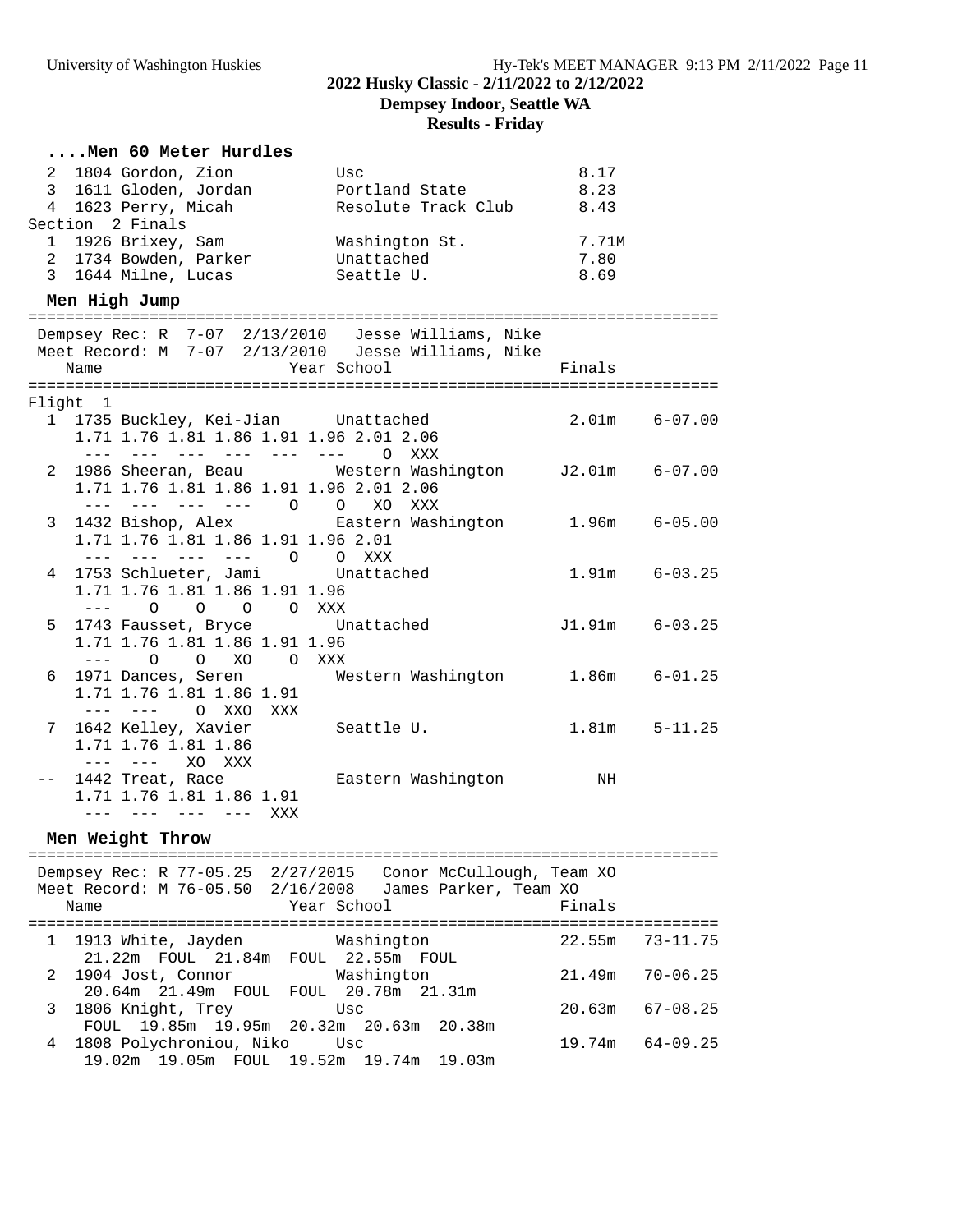# University of Washington Huskies Hy-Tek's MEET MANAGER 9:13 PM 2/11/2022 Page 12 **2022 Husky Classic - 2/11/2022 to 2/12/2022**

**Dempsey Indoor, Seattle WA**

**Results - Friday**

### **....Men Weight Throw**

| 5 1437 Kautz, Colton bastern Washington      | 17.51m | $57 - 05.50$ |
|----------------------------------------------|--------|--------------|
| 16.41m  17.08m  17.51m  17.49m  FOUL  FOUL   |        |              |
| 6 1997 Carrillo, Daniel Wyoming              | 16.36m | $53 - 08.25$ |
| 15.41m 16.28m 16.36m 15.43m 15.90m FOUL      |        |              |
| 7 1998 DeRock, Mikey           Wyoming       | 16.22m | $53 - 02.75$ |
| 15.23m 16.22m FOUL 15.12m FOUL FOUL          |        |              |
| 8 1953 Cole, Sam Mestern Oregon              | 15.74m | $51 - 07.75$ |
| 15.22m 15.64m 15.74m 14.99m FOUL 15.57m      |        |              |
| 9 1959 Warren, Mark Mestern Oregon           | 14.99m | $49 - 02.25$ |
| FOUL 14.99m 14.55m 14.45m FOUL 14.49m        |        |              |
| -- 1643 Little, Kai               Seattle U. | FOUL   |              |
| FOUL FOUL FOUL                               |        |              |

### **Mixed 1 Mile Run**

|                | Name         |                         |  |  | Year School  |                    | Finals  |
|----------------|--------------|-------------------------|--|--|--------------|--------------------|---------|
|                |              |                         |  |  |              |                    |         |
| Section        | $\mathbf{1}$ |                         |  |  |              |                    |         |
| 1              |              | 1843 Foss, Jonah        |  |  |              | M UW Run Club      | 5:28.90 |
| $\overline{a}$ |              | 1829 Mastras, Isabella  |  |  |              | W UW Run Club      | 5:35.75 |
| 3              |              | 1830 McMahon, Elsa      |  |  |              | W UW Run Club      | 5:45.66 |
| $\overline{4}$ |              | 1835 Youngs, Annaliese  |  |  |              | W UW Run Club      | 5:46.11 |
| 5              |              | 1827 Bateman, Rosamarie |  |  |              | W UW Run Club      | 5:49.33 |
| 6              |              | 1759 Duxbury, Iris      |  |  |              | W UO Running Club  | 5:49.83 |
| 7              |              | 1856 Sammarco, Trail    |  |  |              | M UW Run Club      | 5:53.52 |
| $\,8\,$        |              | 1831 Nilles, Elizabeth  |  |  |              | W UW Run Club      | 5:53.74 |
| 9              |              | 1761 Kobak, Ellie       |  |  |              | W UO Running Club  | 5:55.66 |
| 10             |              | 1844 Garfia, Jony       |  |  |              | M UW Run Club      | 5:59.44 |
| 11             |              | 1828 Hodgson, Taylor    |  |  |              | W UW Run Club      | 6:11.29 |
| 12             |              | 1763 Mare, Anna         |  |  |              | W UO Running Club  | 6:16.30 |
| 13             |              | 1765 Tammaru, Marika    |  |  |              | W UO Running Club  | 6:16.45 |
| 14             |              | 1832 Nordmark, Rachel   |  |  |              | W UW Run Club      | 6:33.33 |
| 15             |              | 1833 Scallon, Andrea    |  |  |              | W UW Run Club      | 6:34.99 |
| 16             |              | 1834 West, Chelan       |  |  |              | W UW Run Club      | 6:47.14 |
| 17             |              | 1762 Lewack, Hannah     |  |  |              | W UO Running Club  | 6:51.22 |
|                | Section 2    |                         |  |  |              |                    |         |
| $\mathbf{1}$   |              | 1781 Solis, Andy        |  |  |              | M UO Running Club  | 4:52.77 |
| 2              |              | 1576 Olsen, Mason       |  |  |              | M Osu Running Club | 4:55.70 |
| 3              |              | 1846 Hunt, Chris        |  |  |              | M UW Run Club      | 4:56.57 |
| 4              |              | 1579 Sutton, Conner     |  |  |              | M Osu Running Club | 4:57.22 |
| 5              |              | 1840 Constantinescu, Da |  |  |              | M UW Run Club      | 4:57.54 |
| 6              |              | 1862 Yeh, Jeffrey       |  |  |              | M UW Run Club      | 4:59.88 |
| 7              |              | 1769 Brugnara, Thomas   |  |  |              | M UO Running Club  | 5:00.52 |
| 8              |              | 1854 Ramsay, Mike       |  |  |              | M UW Run Club      | 5:02.32 |
| 9              |              | 1771 Cottle, Brock      |  |  |              | M UO Running Club  | 5:03.51 |
| 10             |              | 1779 Shah, Jai          |  |  |              | M UO Running Club  | 5:07.30 |
| 11             |              | 1575 Morgan, Reece      |  |  |              | M Osu Running Club | 5:07.90 |
| 12             |              | 1774 Marines, Aden      |  |  |              | M UO Running Club  | 5:08.26 |
| 13             |              | 1777 Schwenker, Luke    |  |  |              | M UO Running Club  | 5:13.24 |
| 14             |              | 1860 Vudathu, Ritvik    |  |  |              | M UW Run Club      | 5:13.85 |
| 15             |              | 1839 Cho, Minwoo        |  |  |              | M UW Run Club      | 5:14.05 |
| 16             |              | 1836 Amyeen, Zareef     |  |  |              | M UW Run Club      | 5:14.57 |
| 17             |              | 1580 Tubby, Alexander   |  |  |              | M Osu Running Club | 5:14.62 |
| 18             |              | 1850 Masumoto, Ken      |  |  |              | M UW Run Club      | 5:17.38 |
| 19             |              | 1752 Pratt, Alex        |  |  | M Unattached |                    | 5:20.73 |
|                |              |                         |  |  |              |                    |         |